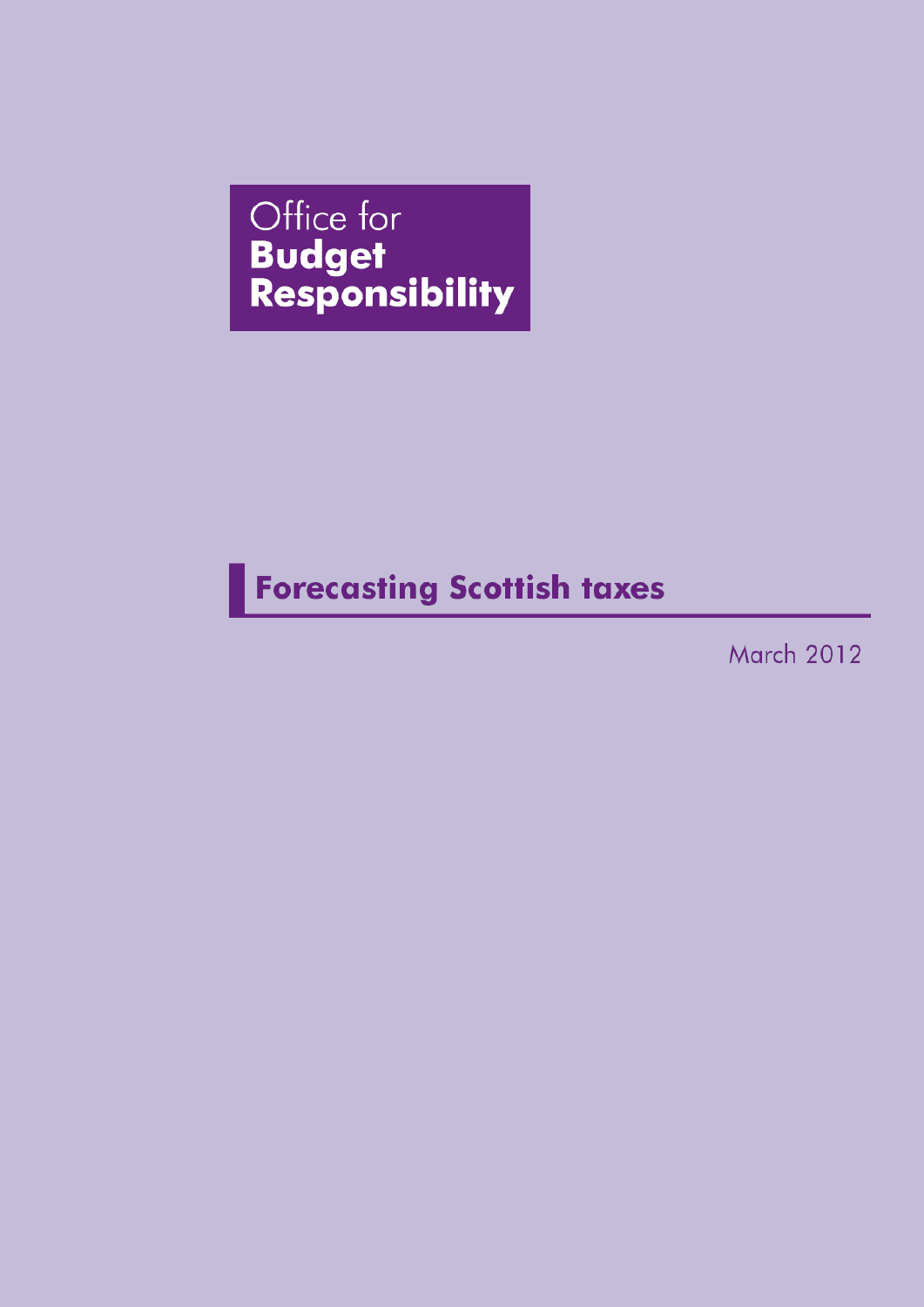© Crown copyright 2012

You may re-use this information (not including logos) free of charge in any format or medium, under the terms of the Open Government Licence. To view this licence, visit http://www.nationalarchives.gov.uk/doc/opengovernment-licence/ or write to the Information Policy Team, The National Archives, Kew, London TW9 4DU, or e-mail: psi@nationalarchives.gsi.gov.uk.

Any queries regarding this publication should be sent to us at: obrenquiries@obr.gsi.gov.uk

ISBN 978-1-84532-963-1 PU1300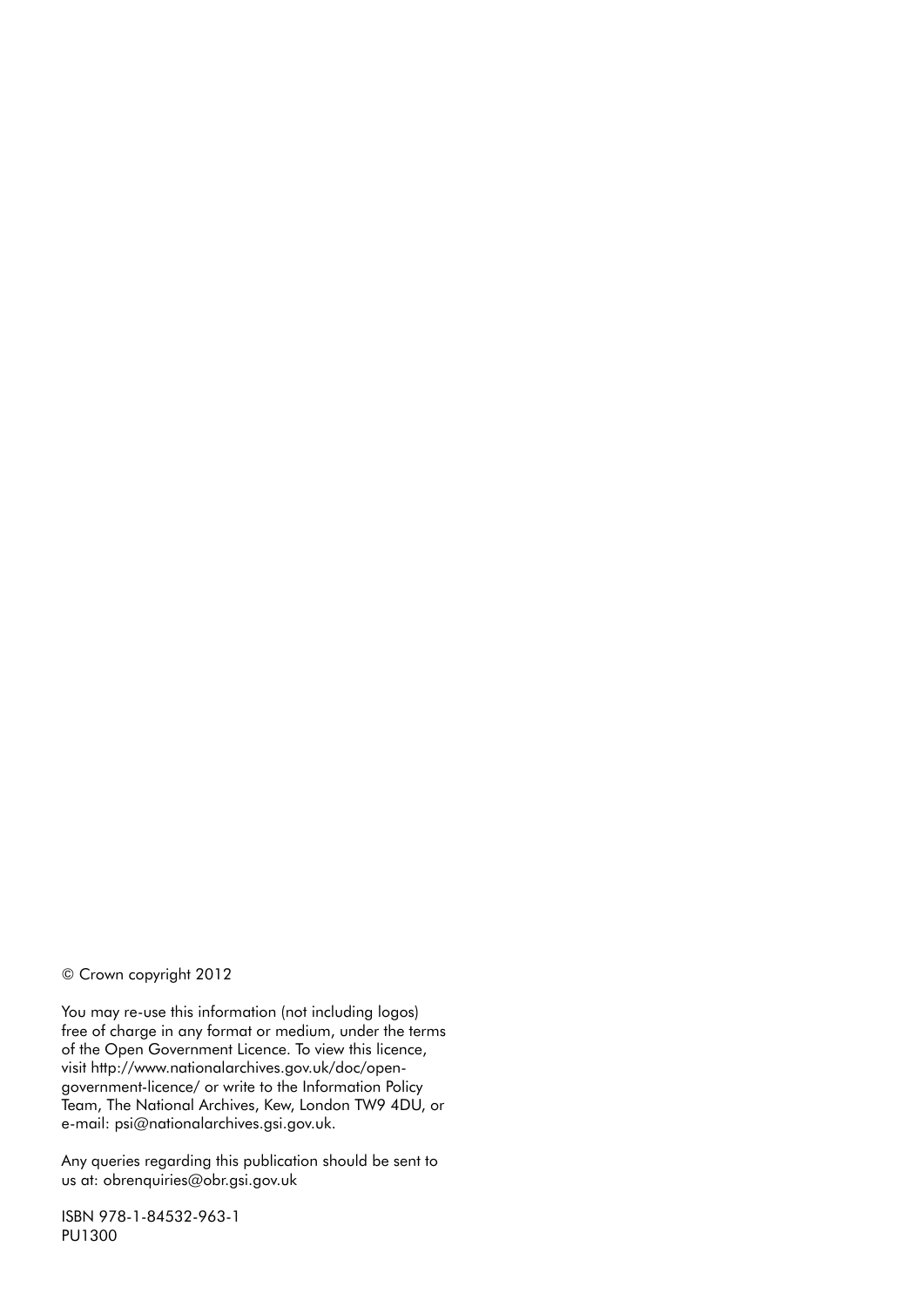# **Contents**

| Chapter 2 |  |
|-----------|--|
|           |  |
|           |  |
|           |  |
|           |  |
|           |  |
|           |  |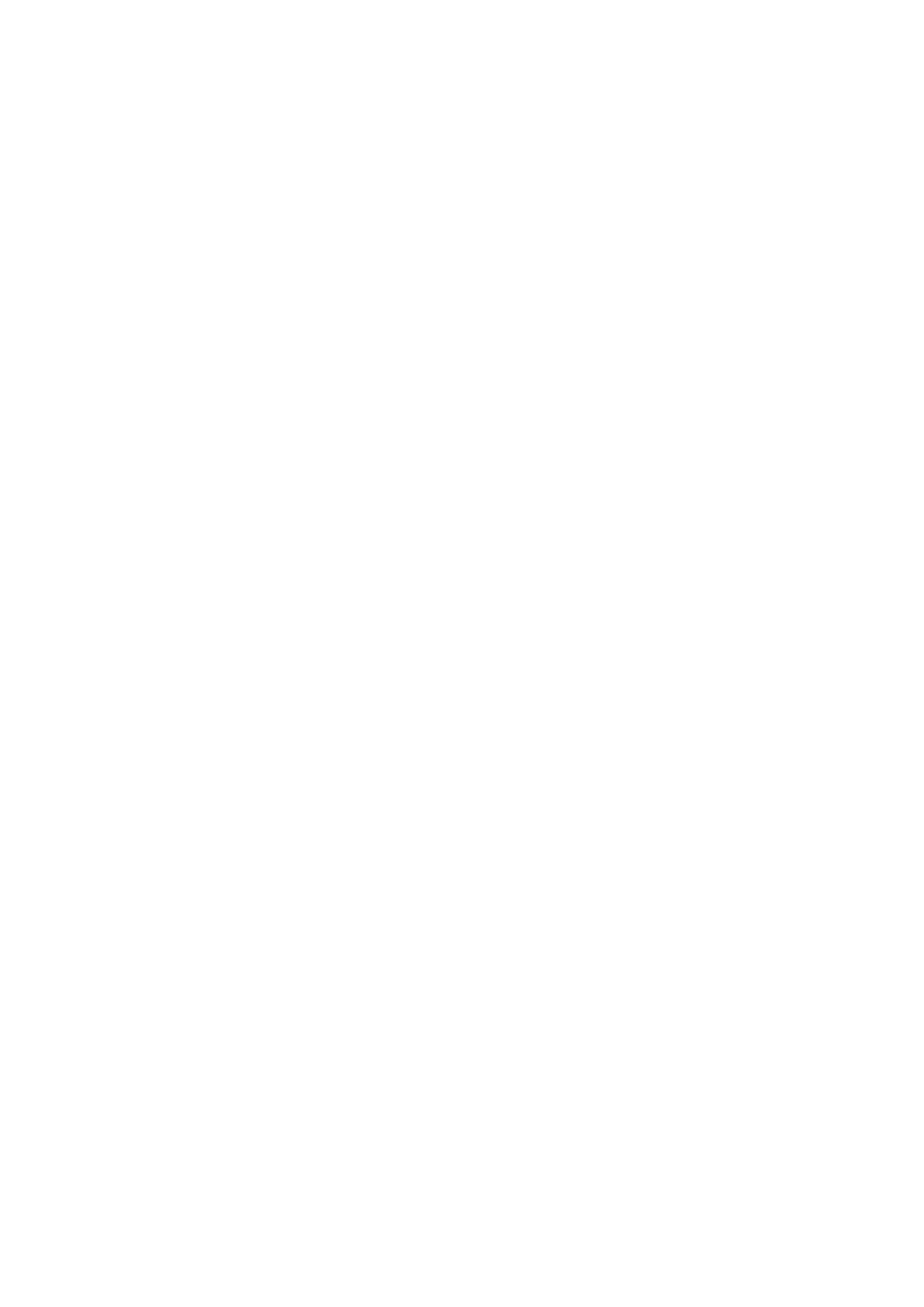# **Introduction**

The Office for Budget Responsibility (OBR) was created in 2010 to provide independent and authoritative analysis of the UK's public finances. Twice a year, at the Budget and in the autumn, we produce forecasts for the UK economy and the public finances, which we publish in our *Economic and fiscal outlook* (EFO) publication. In addition, the Government has now asked us to forecast Scottish receipts from a number of taxes, which the Government intends to devolve to the Scottish Parliament from April 2015 onwards.

This request arises from the Scotland Bill, which was introduced in Parliament in November 2010 and is expected to receive Royal Assent in Spring 2012. The Command Paper 'Strengthening Scotland's Future', published alongside the Bill, included proposals to fully devolve stamp duty land tax and landfill tax to Scotland and devolve 10p from each band of income tax in order to increase the financial accountability of the Scottish Parliament. The Command Paper also committed to devolve aggregates levy following the resolution of an ongoing court case.

In agreement with the OBR, the Command Paper sets out the role of the Office in providing forecasts of Scottish income tax, landfill tax, stamp duty land tax and aggregates levy receipts from April 2012. The Chancellor will also send these forecasts to the First Minister of Scotland in an open letter. We will publish our forecasts for these taxes alongside each EFO, consistent with the main UK forecast it contains.

The purpose of this methodology note is to describe how we plan to forecast these Scottish tax receipts. This reflects our determination to make our forecasts and methods as transparent as possible. It also supports the desire in 'Strengthening Scotland's Future' that the new system, and the processes of these reforms, should be transparent and available for scrutiny.

We have worked closely with analysts at HM Revenue and Customs (HMRC) in developing these methodologies. We have also discussed the approach with officials from HM Treasury and the Scottish Government. The methodology and the forecasts that will be published alongside the Budget represent the collective view of the three independent members of the OBR's Budget Responsibility Committee (BRC). The Committee takes full responsibility for the judgments that underpin the methodology and the final forecasts.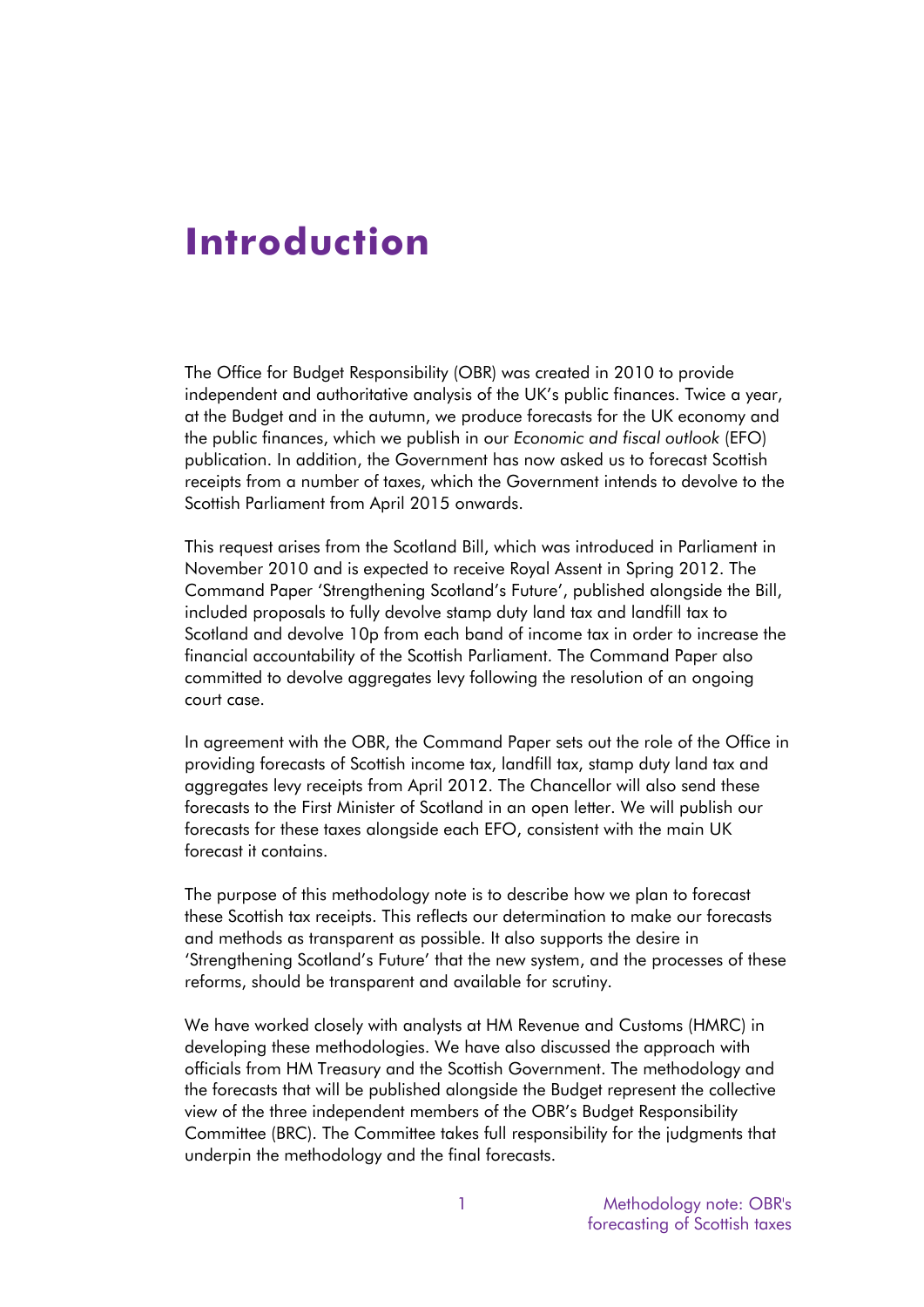We consider these methodologies work-in-progress. The OBR's role in forecasting is starting three years ahead of the initial devolution of the taxes, which will allow us to develop and improve forecasts in the light of experience and the availability of new information sources. The methodologies implicitly assume unchanged policy in both the UK and Scotland. We will work with the Scottish Government to develop forecasting methodologies in light of changes that Scotland may make in the tax regime following the devolution of these taxes.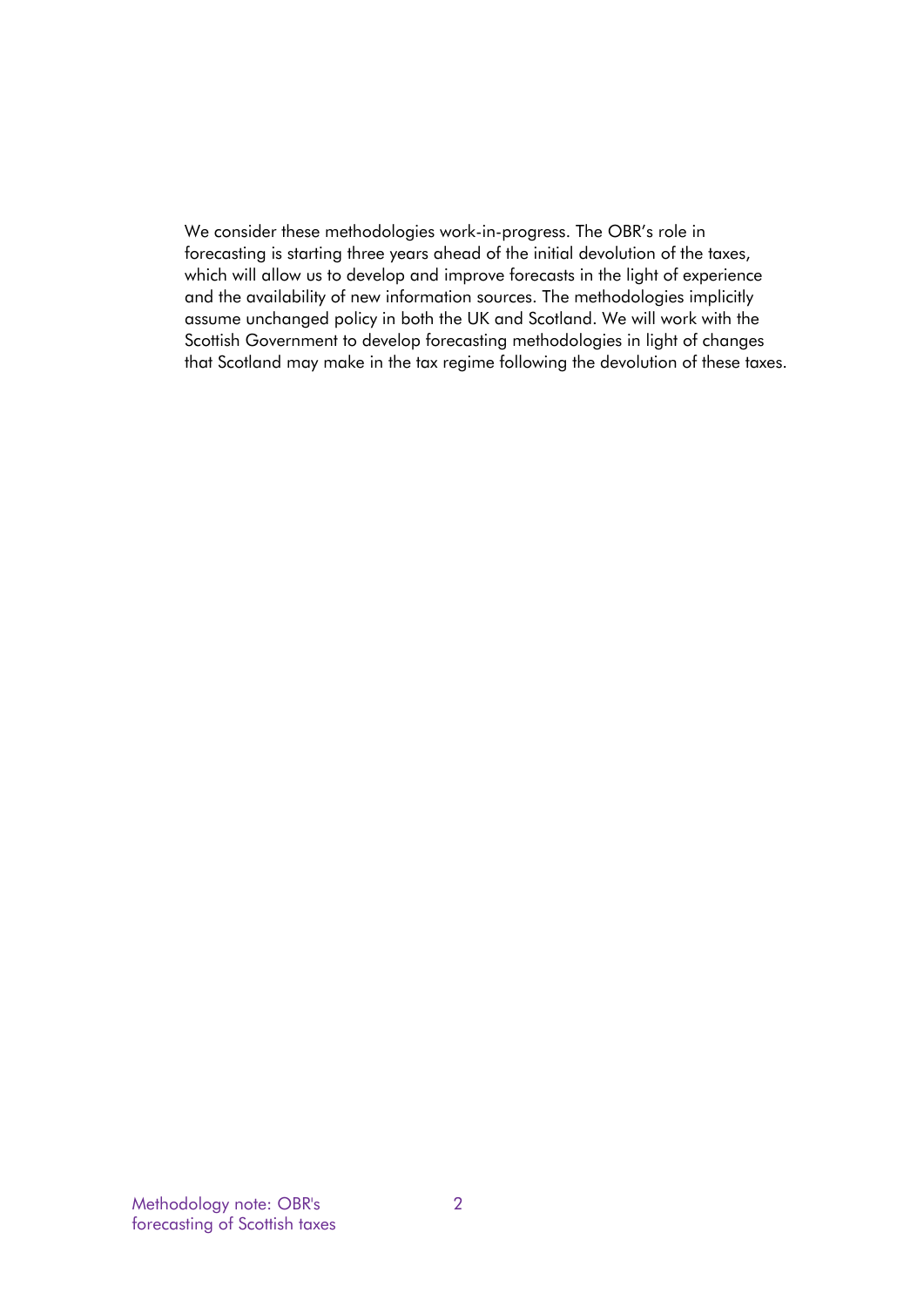# **1 The OBR's role in forecasting Scottish taxes**

# **Scotland Bill**

- 1.1 The Scotland Bill was introduced in Parliament in November 2010. The Command Paper 'Strengthening Scotland's Future'<sup>1</sup> , published alongside the Bill, included proposals to devolve tax-raising powers to Scotland and to increase the financial accountability of the Scottish Parliament. The Scotland Bill implements many of the recommendations of the Commission on Scottish Devolution (the Calman Commission).
- 1.2 As of March 2012, the Scotland Bill is currently being considered in the UK and Scottish Parliaments.

# **Proposals**

- 1.3 The key financial proposals of the Scotland Bill are:
	- a Scottish rate of income tax to replace part of the UK income tax;
	- . the full devolution of stamp duty land tax and landfill tax;
	- . the power to create or devolve other taxes to the Scottish Parliament; and
	- new borrowing powers and a Scottish cash reserve to manage fluctuations in devolved tax revenues.

# Scottish rate of Income Tax

1.4 The existing basic, higher and additional rates of income taxes levied by the UK government would be reduced by 10 pence in the pound for those individuals defined as Scottish taxpayers. The Scottish Parliament will then levy a new Scottish rate of income tax, which will apply equally to all of the main UK rates. The new Scottish income tax rate will need to be set every year by the Scottish Parliament.

<sup>1</sup> http://www.scotlandoffice.gov.uk/scotlandoffice/files/Scotland Bill Command Paper.pdf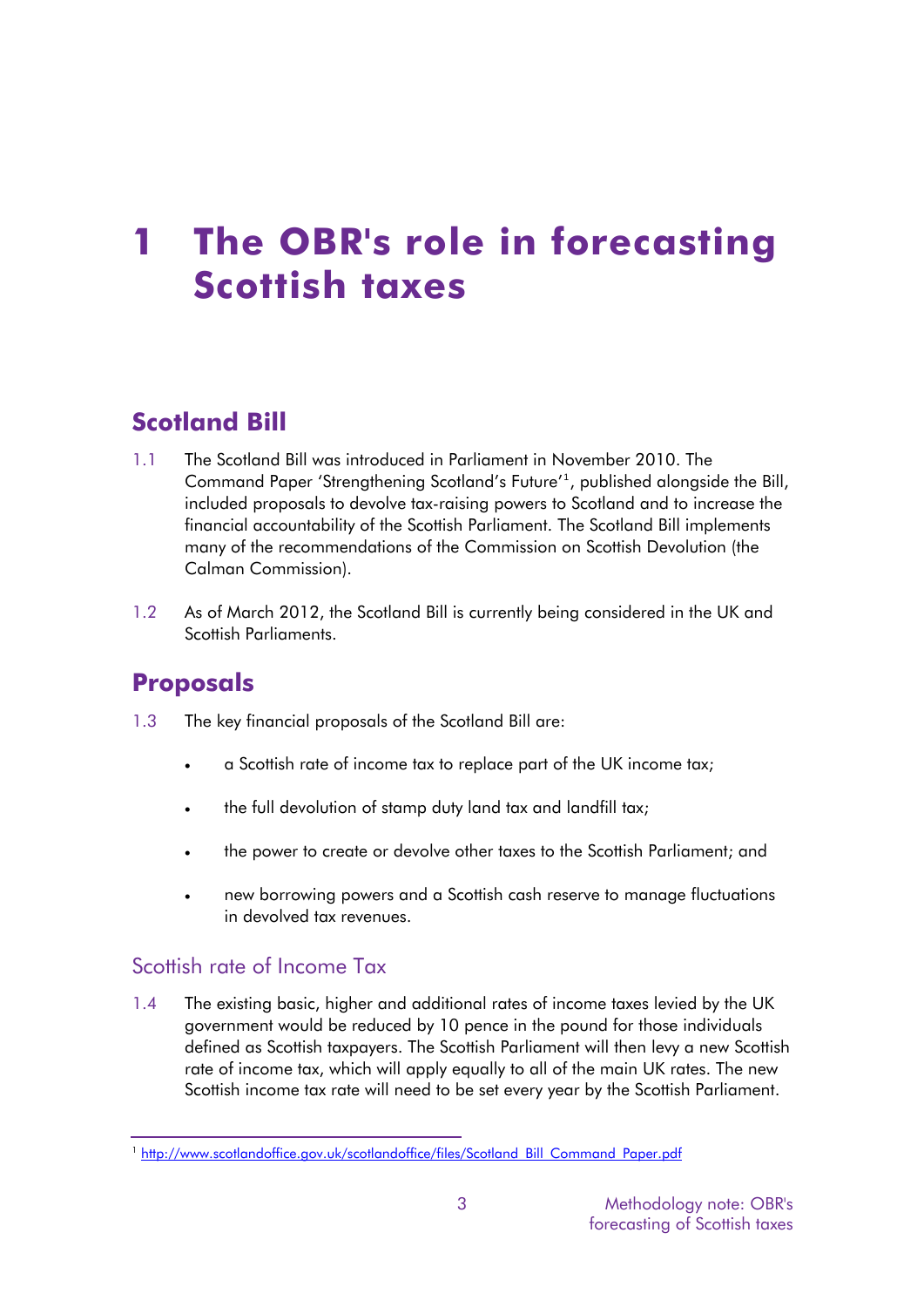The block grant from the UK government to Scotland will then be reduced to reflect the fiscal impact of the devolution of these tax-raising powers.

- 1.5 The Scottish rate of income tax will be paid by Scottish taxpayers, where a Scottish taxpayer is defined as a UK taxpayer either resident in Scotland or whose closest connection is with Scotland. The Command Paper argued that identifying Scottish savings and dividend income would be 'onerous, complex and costly', so the Scottish tax rate will be applied primarily to earned income. The UK government will continue to be responsible for decisions on thresholds and the scope of income tax. The Scottish Government will have responsibility only for the rate of Scottish income tax.
- 1.6 The Scottish income tax will be introduced in April 2016, at which point the main UK rates will be reduced by 10p for those defined as Scottish taxpayers.
- 1.7 During a transitional period which the UK Government anticipates would be a period of two or three years, the deduction in the block grant would be calculated annually. The forecast level of receipts resulting from whatever rate of Scottish income tax the Scottish Parliament levies will be paid to the Scottish Government with no subsequent reconciliation to the actual tax revenues raised. During this period, the Scottish Budget would not be exposed to errors in the forecast for Scottish income tax. If the Scottish Parliament levied a Scottish rate of income tax of 10p, leaving income tax rates in Scotland the same as in the rest of the UK, then it would be no better or worse off.
- 1.8 After this transitional period, the permanent reduction in the block grant corresponding to the new income tax power would be calculated. The Command Paper notes that this 'will be based on both outturn tax receipt data and forecasts by the independent OBR'. The eventual decision on the method for adjusting the block grant will be a matter for the UK and Scottish governments and not for the OBR. After this point, Scotland would also be exposed to errors in the forecast. The Bill provides Scotland with some borrowing powers to manage this.
- 1.9 Once there has been a permanent reduction in the block grant, a decision by the UK government to change the income tax structure and allowances would affect Scottish income tax receipts. The UK government would adopt a principle of 'no detriment', which means that any policy changes to the UK income tax structure that affect the Scottish Budget would need to be compensated by an appropriate adjustment to the block grant. The OBR will have a role in forecasting the impact of UK decisions on Scottish income tax receipts.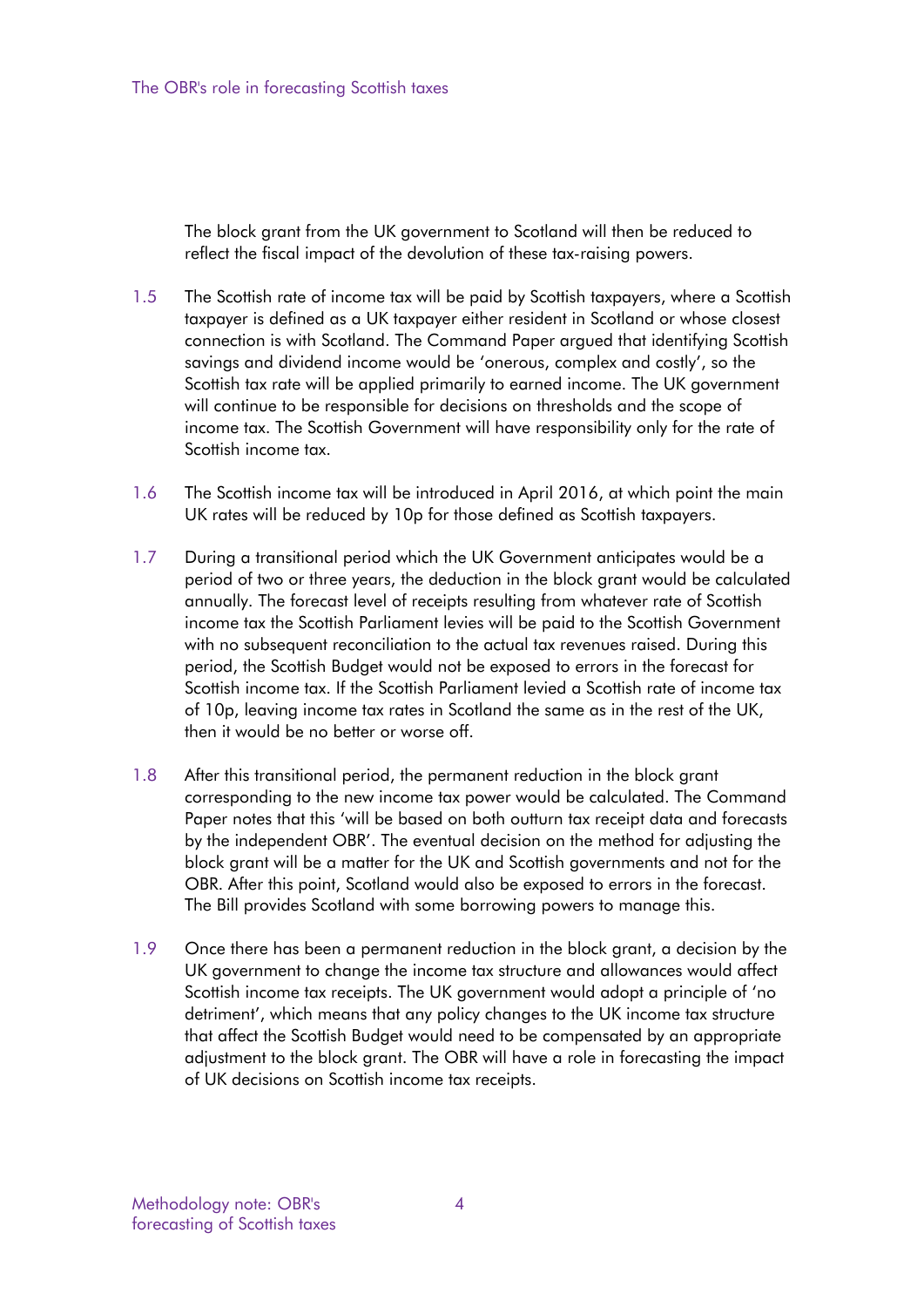# Devolution of Stamp Duty Land Tax and Landfill Tax

- 1.10 The Scotland Bill provides for both stamp duty land tax and landfill tax to be entirely devolved to Scotland. The two taxes will cease to apply in Scotland and the Scottish Parliament will be able to levy its own taxes in respect of land transactions and disposals of waste to landfill. The intention is to devolve these taxes from April 2015, so that the UK-wide versions of these taxes would be switched off in Scotland from that date.
- 1.11 The devolution of tax-raising powers for these two taxes will be associated with a corresponding reduction in the block grant. In contrast to Scottish income tax, the complete devolution of these taxes would mean that changes to the tax regime in the rest of the UK would not have an effect on the Scottish system, so there would be no need for further adjustments to the block grant to compensate for changes in the rest of the UK.
- 1.12 The Calman Commission also recommended the devolution of the aggregates levy to the Scottish Parliament. However, the aggregates levy is currently subject to legal challenge in the European Courts and the Command Paper states that 'the UK Government does not consider it appropriate to devolve the levy at this time. The intention is to keep the devolution of this levy under review and subject to European Court decisions, devolve this tax to the Scottish Parliament in the future'.
- 1.13 In the interim, the UK Government will assign receipts from the aggregates levy as it relates to Scotland to the Scottish Government. The estimated revenue will be allocated to the Scottish government, with the equivalent amount deducted from the Scottish Government's block grant each year. This would not have any financial impact on the Scottish Government's block grant, but it would illustrate the amount of revenues that would be attributable to a Scottish aggregates levy if it was to be devolved.

### Power to create or devolve other taxes

1.14 The Scottish Parliament will be given a power to legislate, with the agreement of the UK Parliament, to introduce specified new taxes that apply across Scotland. The UK Government would assess any Scottish proposal for a new tax against a number of criteria. In particular, whether the proposed tax would impose a disproportionate negative impact on UK macroeconomic policy or impede the single UK market.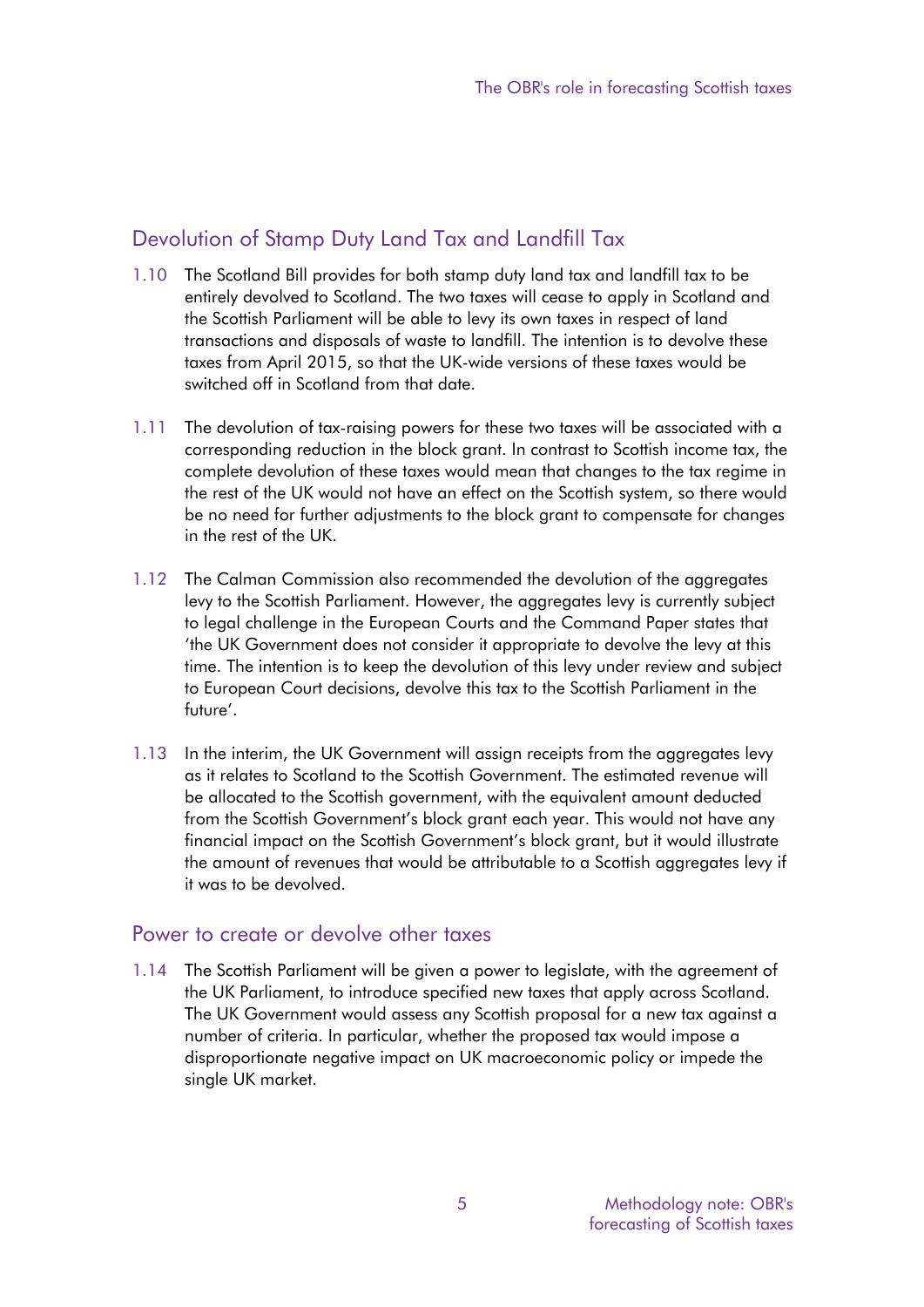## Borrowing Powers and Scottish cash reserve

- 1.15 The Scotland Bill gives Scotland new borrowing powers to finance both current and capital expenditure and to establish a Scottish cash reserve. In particular the Bill allows:
	- the Scottish Government to borrow up to £200 million for current expenditure in any one year to help manage forecast errors. The maximum outstanding stock of such borrowing would be £500 million. This could be used to cover temporary mismatches between tax and spending during a year or if the outturn for devolved taxes is less than forecast. Such borrowing would be from the National Loans Fund;
	- the Scottish Government to borrow up to 10 per cent of the Scottish capital budget in any year to fund capital expenditure. In 2014-15, this would be approximately £230 million. The overall stock of capital borrowing would be capped at £2.2 billion. As with borrowing for current expenditure, this would be from the National Loans Fund or commercial sources. The Government is expected to consult shortly on the issue of Scottish bond issuance; and
	- a Scottish cash reserve to be set up to help provide flexibility to offset forecast errors. If outturn tax revenues are higher than forecast these could be used to build up a cash reserve. Ahead of the new system going live, the Scottish Government is allowed to save up to £125 million to act as a buffer if forecast errors occur in the first years of the system.
- 1.16 Scottish borrowing could affect UK-wide government borrowing. The OBR will have to judge the impact of such borrowing on the UK-wide fiscal aggregates at each Budget and Autumn Statement, as it does for borrowing by local authorities and public corporations.

### Role of the OBR

- 1.17 'Strengthening Scotland's Future' tasks the OBR with providing forecasts of Scottish income tax, landfill tax, stamp duty land tax and aggregates levy from April 2012. At this stage, HM Treasury will notionally assign these forecast receipts to the Scottish Budget to show how much of what is currently grant funding would be replaced by tax, although the Scottish Budget would not vary until the devolution of these taxes takes place. The Chancellor will also send these forecasts to the First Minister of Scotland in an open letter.
- 1.18 We will publish our forecasts for these taxes alongside each EFO, consistent with the main UK forecast.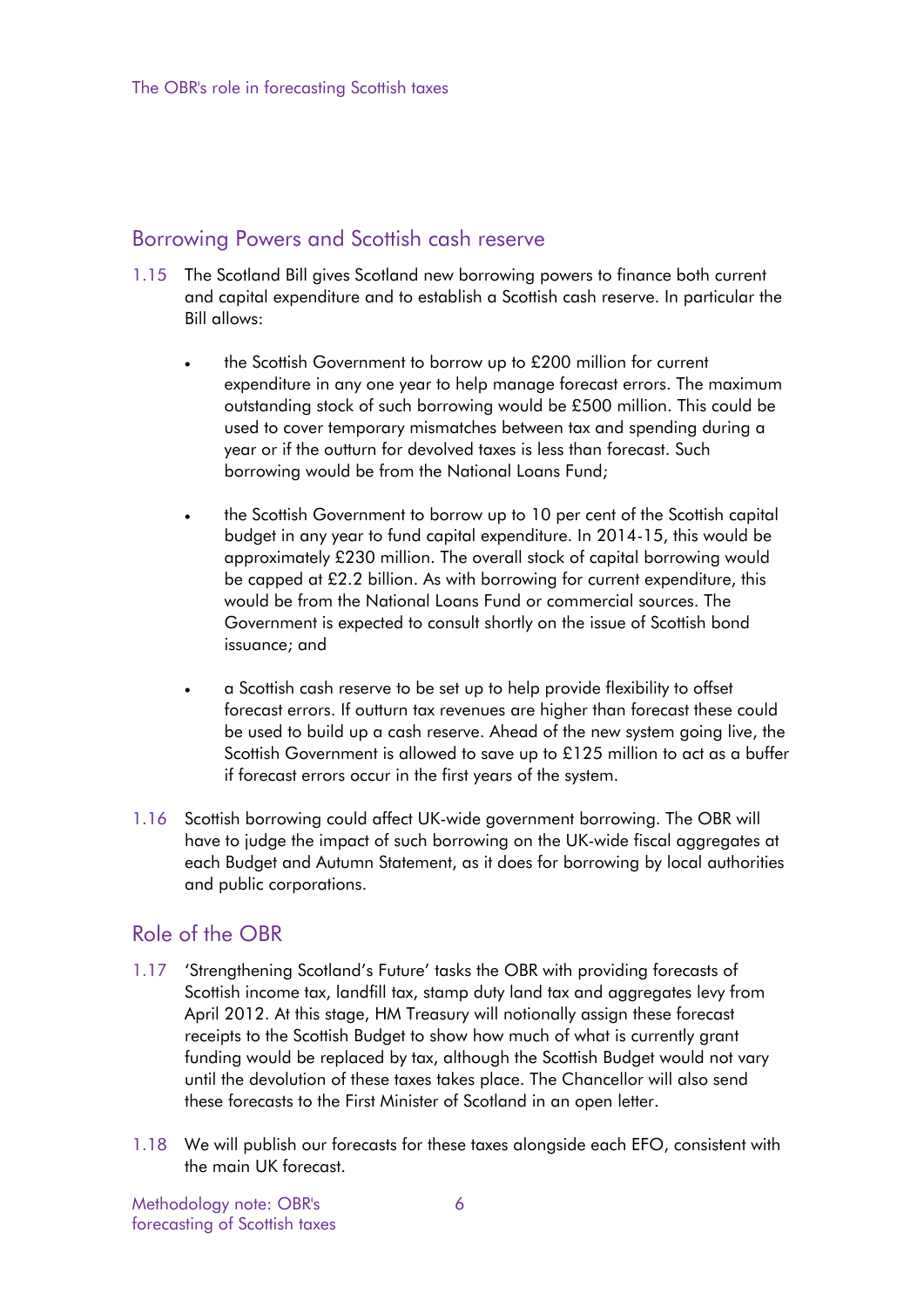- 1.19 The OBR's forecasts will have a number of roles in the new system of Scottish finance:
	- in helping to determine the size of adjustment to Scotland's block grant;
	- in providing estimates to ensure that the Scottish budget suffers 'no detriment' from changes in the UK income tax structure and allowances; and
	- ensuring that Scottish income tax receipts are managed within each fiscal year.
- 1.20 As noted earlier, the OBR forecasts, along with outturn receipts data, will be used to calculate the adjustments to the block grant to reflect Scottish tax powers. The eventual calculation is a matter to be agreed by the UK and Scottish governments, not for the OBR. During the transitional period after the devolution of Scottish income tax, the deduction from the block grant will be calculated annually. This will reflect the OBR forecast for Scottish income tax, but there will be no subsequent reconciliation to outturn receipts.
- 1.21 Changes to the scope and thresholds of the income tax system remain the responsibility of the UK government and would affect the level of Scottish income tax receipts. In line with the principle of 'no detriment', any policy changes to the income tax structure that affect the Scottish Budget would have to be compensated by an appropriate adjustment to the block grant. The Command Paper notes that 'such adjustments will be based on OBR estimates of the impact of changes to the income tax system to the Scottish Budget and will be transparent, published and open to scrutiny or audit by external parties'.
- 1.22 The Command Paper has proposed a method of managing the in-year risk from the monthly volatility of income tax receipts. The variability of these receipts is most apparent with self-assessment receipts which are primarily collected at the end of January and July. In addition, some income tax, particularly selfassessment, is not received until well into the next financial year. To mitigate this risk, the UK Government will make payments, when they are required, to the Scottish Budget corresponding to a forecast of Scottish income tax receipts. Estimated revenues, alongside the block grant, would be drawn down over the course of the year as and when they are needed rather than when actual tax receipts are received. The Command Paper notes that 'the forecast upon which these payments will be based will be made by the OBR'. Subsequently there would be a reconciliation between the outturn receipts and the forecast with corresponding transfers between the Scottish Budget and the UK Consolidated Fund.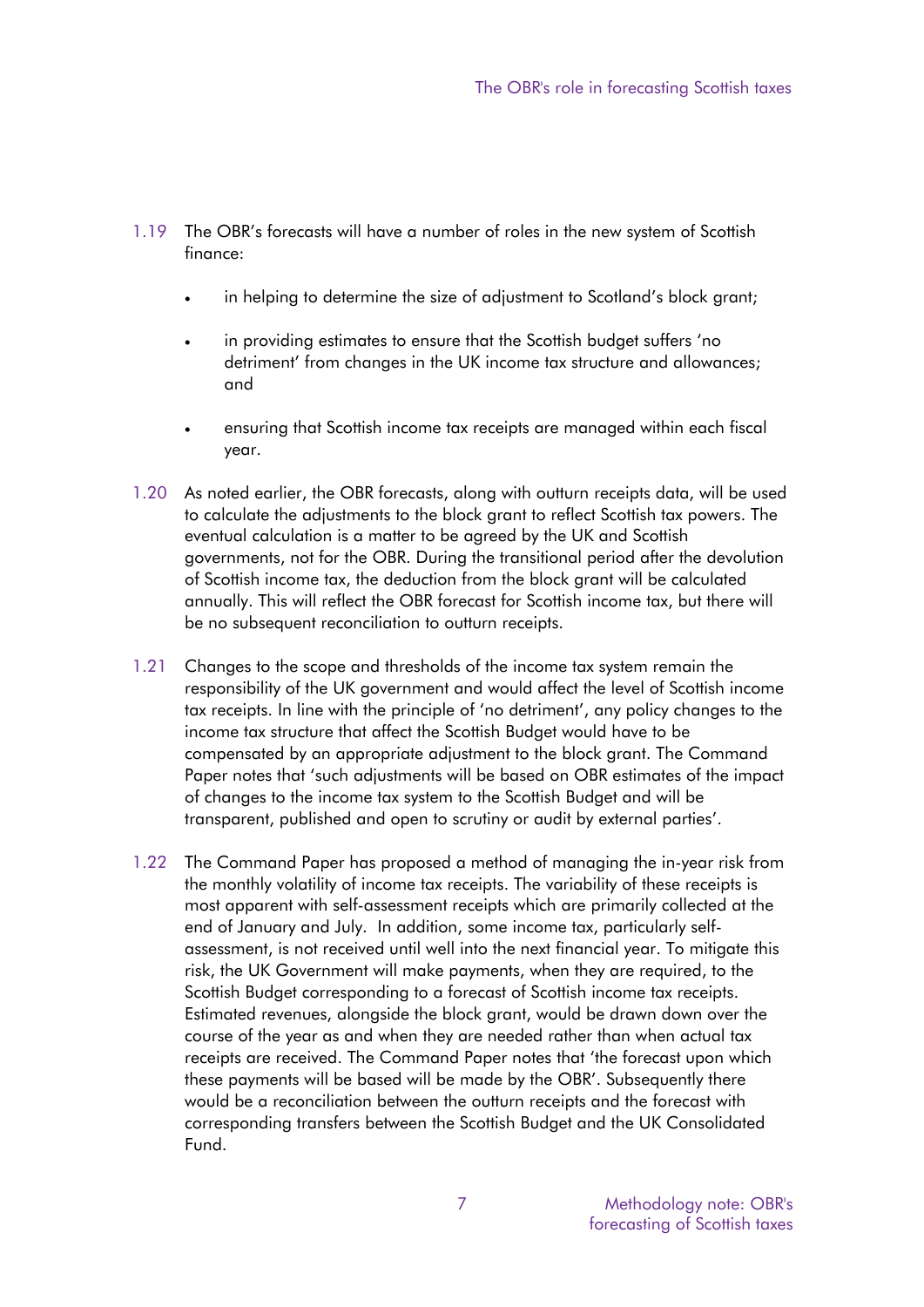The OBR's role in forecasting Scottish taxes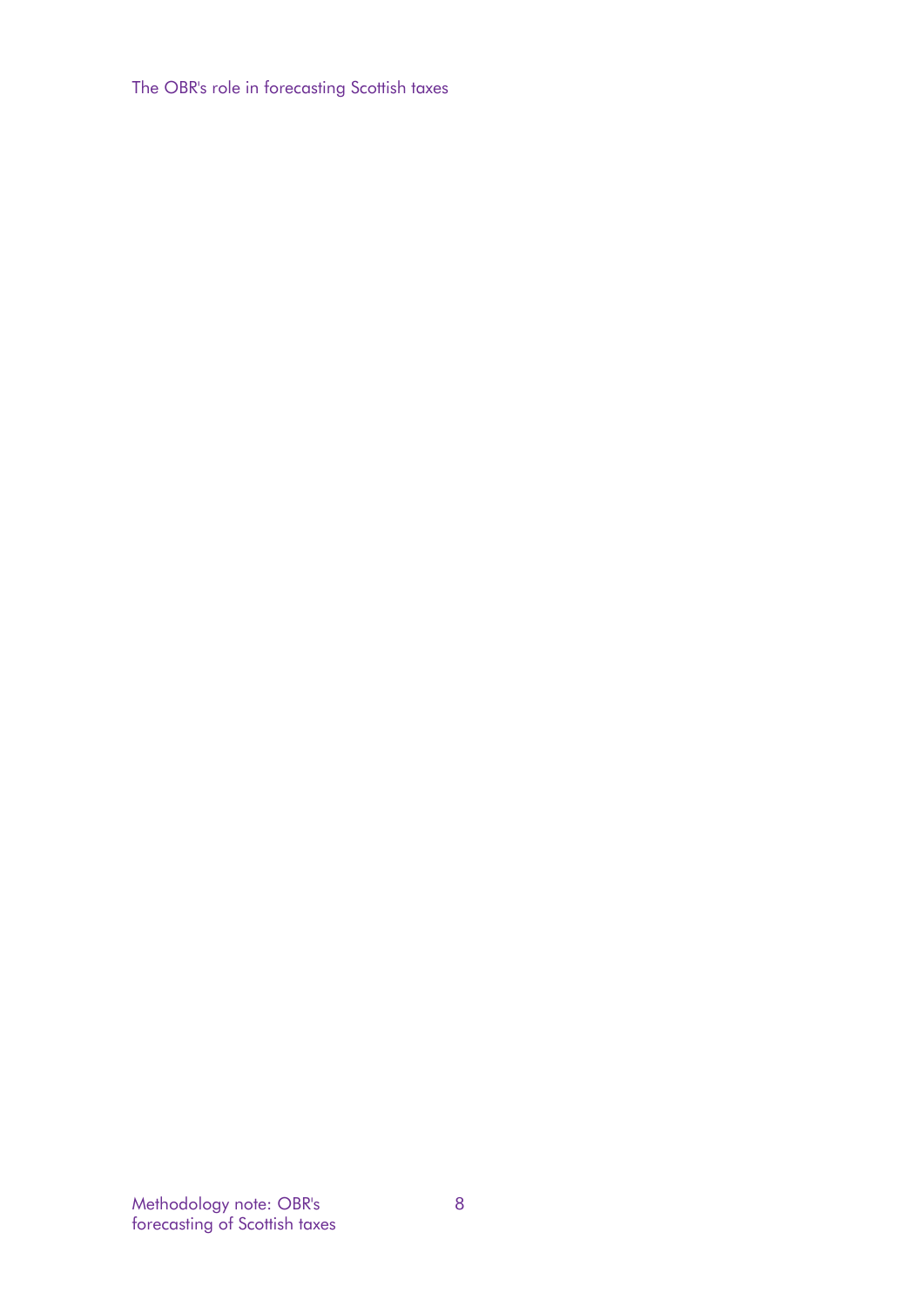# **2 Forecasting Scottish taxes**

# **Overview**

- 2.1 A detailed explanation of the OBR's approach to producing the UK economic and fiscal forecast is set out in two briefing papers: *Forecasting the public finances* and *Forecasting the economy*, available on our website.
- 2.2 The UK macroeconomic forecast is produced by OBR staff on the basis of assumptions and judgements decided by the OBR's independent Budget Responsibility Committee (BRC). The macroeconomic forecast generates the large set of detailed economic determinants that are needed to forecast the public finances.
- 2.3 To produce the UK public finances forecast we then work closely with analysts in government departments that are responsible for using these determinants to produce forecasts of the many different revenues, spending streams and financial transactions that affect the public finances. The OBR staff and the BRC scrutinise and challenge the fiscal forecasts that these departments produce, and the fiscal forecasting methodologies, assumptions and judgements used are decided by the BRC. OBR staff then compile these forecasts together to produce the aggregate public finances forecast.
- 2.4 To consider the appropriate methodology for forecasting Scottish taxes we have worked closely with analysts at HM Revenue and Customs (HMRC). We have also discussed the approach with officials from HM Treasury and the Scottish Government. The forecasts will be produced by analysts at HMRC. The OBR staff and BRC will scrutinise and challenge the forecasts produced, and will have the final say on all judgements and assumptions used.
- 2.5 In this way the methodology and the forecasts that will be published alongside the Budget will represent the collective independent view of the BRC. As with the UK forecasts, the BRC will take full responsibility for the judgments that underpin the methodology and the final forecasts. We intend to be fully transparent in setting out the methodology, data and assumptions that we have used.
- 2.6 It is not possible to directly replicate the methodology we use to produce the UK forecasts. In particular the macroeconomic data that we would need to produce a Scottish macroeconomic forecast and economic determinants is generally not available at a Scottish level or is only available with a long lag. Some high-level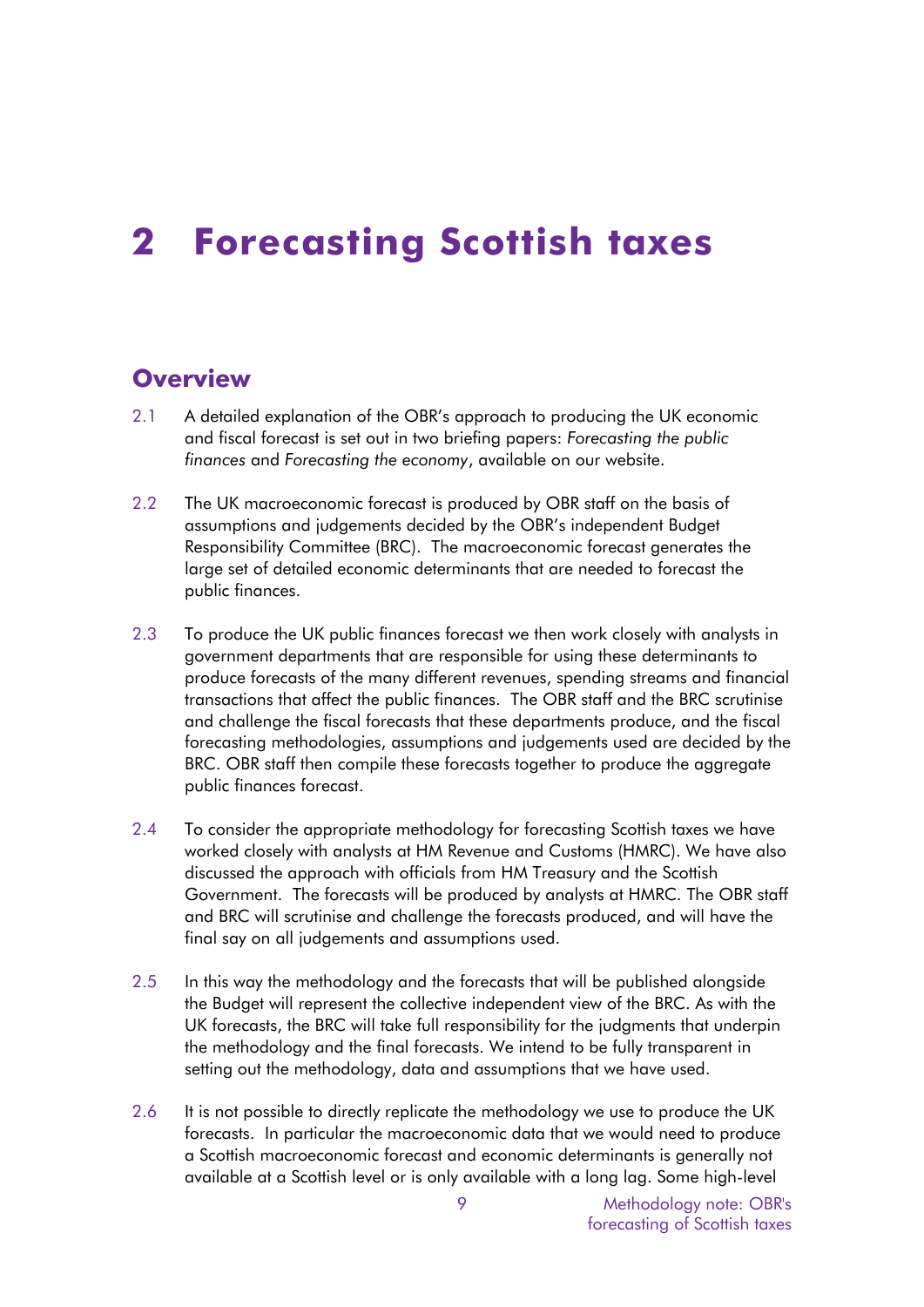breakdowns of Scottish GDP by expenditure, output and income have been produced but only on an experimental basis and not to the level of detail that we would need.

- 2.7 For example, the economic determinants required to produce the UK income tax forecast such as wages and salaries and mixed income (for self-employment income) are not currently available for Scotland in the experimental National Accounts.
- 2.8 We are therefore not able to produce a Scottish macroeconomic forecast to drive the Scottish tax forecast. Instead the methodologies we intend to use, described in more detail in the remainder of this chapter, are generally based on Scotland's historic share of the relevant UK tax stream. We then generally assume that this share will be maintained at the recent average level in the future. So the Scottish tax forecast is derived by applying the Scottish share to our projection of the UK tax base. With Scotland and the UK subject to the same fiscal and monetary policy regime and external factors, many of the key economic indicators such as GDP growth and the labour market usually follow a broadly similar path over time.
- 2.9 We will consider the case for making ad-hoc adjustments if there is robust evidence of specific factors which may affect the Scottish share of the tax in the future, for example if a newly announced policy can be expected to have a disproportionate impact on the Scottish share.
- 2.10 As set out in the *Introduction,* we consider these methodologies work-in-progress. They will be developed and improved over time in the light of experience and availability of new information sources.

# **Scottish Income Tax**

### Data on Scottish Income Tax

- 2.11 In the run up to the devolution of Scottish income tax, HMRC will identify each individual taxpayer as Scottish or not and flag them appropriately on their PAYE and SA administrative systems. Once this has been done, it will be possible to determine the Scottish share of UK income tax with a high level of precision.
- 2.12 In the meantime, the main source of information on the Scottish share of income tax is the Survey of Personal Incomes (SPI), an annual HMRC survey based on a sample of 600,000 individuals drawn from their PAYE, SA and Claims systems. The SPI is available only with a long time lag with the 2009-10 SPI released on 29 February 2012. Problems with a new PAYE administrative system and a major re-engineering of SPI processes have meant that the 2009-10 survey was delayed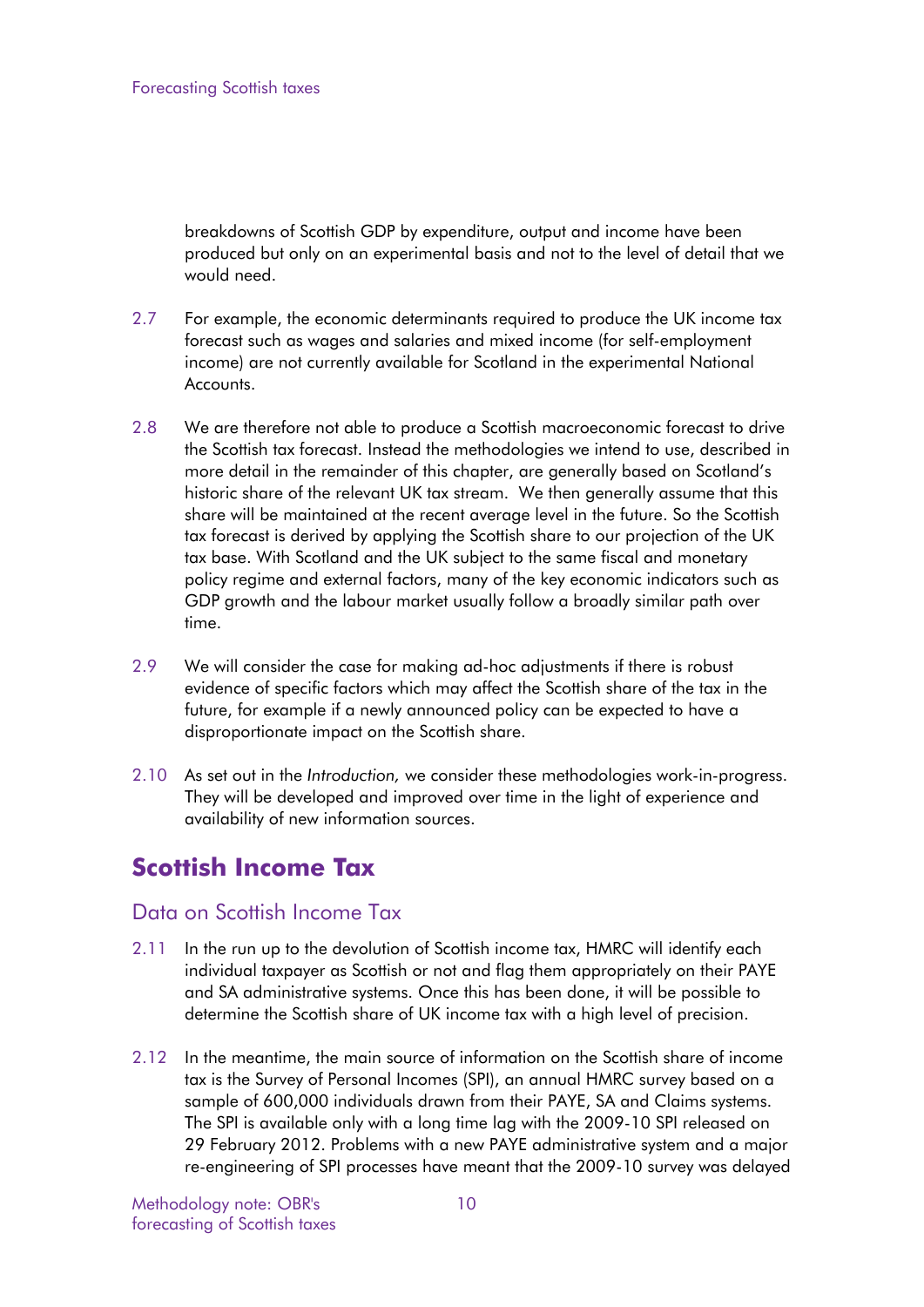and no data on 2008-09 is yet available. The SPI is expected to return to its usual publication timetable in future years, but will only be published around 20 months after the end of the tax year (i.e. the SPI 2010-11 survey is scheduled for publication in December 2012).

## Definition of Scottish income tax

2.13 The Scottish rate will be levied on non-savings, non-dividend income (i.e. earnings from employment, self-employment, pension income, taxable benefits and income from property). The income tax liabilities would consist of all PAYE liabilities and SA liabilities on non-savings, non-dividend income. Tax liabilities for a particular year would include both PAYE (largely paid in the same year as the activity which created the tax liability) and SA (which is usually paid in the year after the activity that took place to create the tax liability).

#### Scottish share of income tax receipts

2.14 Table 2.1 shows SPI-based estimates of the Scottish share of UK income tax from 1999-2000 to 2009-10, assuming a 10p Scottish rate levied on the then starting, basic and higher rates. Income tax liabilities are estimated using HMRC's Personal Tax Model (PTM), a microsimulation model of the UK income tax system, using SPI datasets.

|         | Scottish Income Tax<br>Liabilities from Scottish<br>rate $(\text{Em})$ | Proportion of UK income<br>tax liabilities | Proportion of UK non-<br>savings, non-dividend<br>liabilities |
|---------|------------------------------------------------------------------------|--------------------------------------------|---------------------------------------------------------------|
| 1999-00 | 2600                                                                   | 2.84                                       | 3.04                                                          |
| 2000-01 | 2970                                                                   | 2.87                                       | 3.03                                                          |
| 2001-02 | 3120                                                                   | 2.97                                       | 3.14                                                          |
| 2002-03 | 3210                                                                   | 3.01                                       | 3.15                                                          |
| 2003-04 | 3310                                                                   | 3.07                                       | 3.23                                                          |
| 2004-05 | 3570                                                                   | 2.98                                       | 3.15                                                          |
| 2005-06 | 3930                                                                   | 2.93                                       | 3.13                                                          |
| 2006-07 | 4260                                                                   | 2.93                                       | 3.15                                                          |
| 2007-08 | 4570                                                                   | 2.89                                       | 3.14                                                          |
| 2008-09 | n/a                                                                    | n/a                                        | n/a                                                           |
| 2009-10 | 4390                                                                   | 2.95                                       | 3.16                                                          |

#### Table 2.1: SPI-based estimates of Scottish Income Tax

2.15 Table 2.1 indicates that the Scottish share is more stable as a proportion of nonsavings, non-dividend income than as a proportion of total income tax liabilities. This is likely to reflect the fact that savings and dividend income are more volatile than earned income. For example, savings income has dropped off very sharply in recent years as the Bank of England base rate fell to a record low following the financial crisis. The Scottish share of non-savings, non-dividend income has been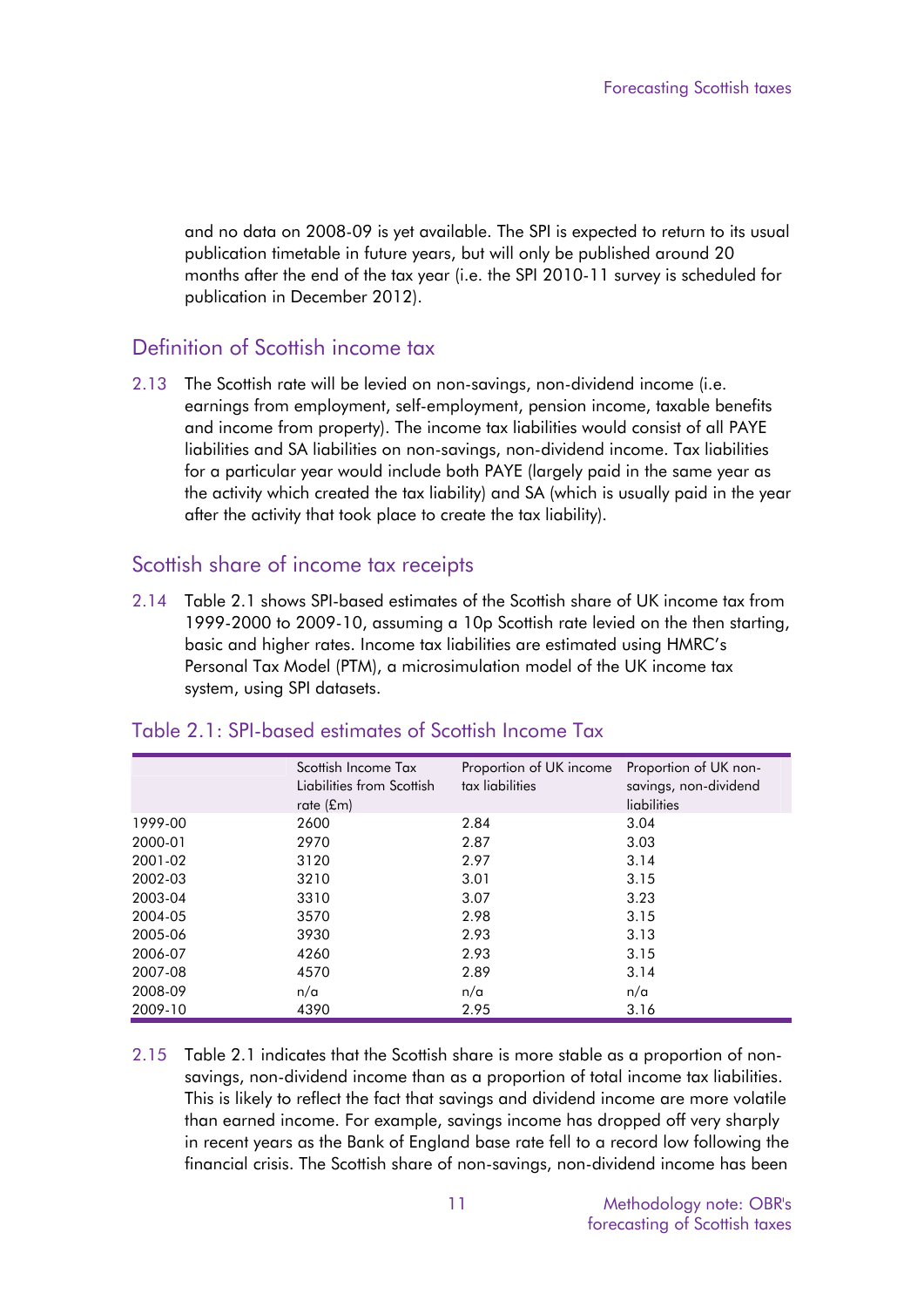very stable. In seven out of the ten years it lay within a narrow range of 3.13 per cent to  $3.16$  per cent<sup>1</sup>.

- 2.16 The Scottish share of income tax can be divided into:
	- the Scottish resident tax share i.e. the overall tax liabilities on non-savings, non-dividend income of Scottish resident taxpayers as a proportion of the total for all UK taxpayers; and
	- the Calman wedge for Scottish resident taxpayers, this is the share of their overall tax liabilities on non-savings, non-dividend income that is attributable to the 10p portion that the Scottish government has the power to vary.

#### Table 2.2: Decomposition of the Scottish share of income tax (nonsavings, non-dividend liabilities)

|         | Scottish resident tax<br>share (A) | Calman wedge (B) | Scottish share of UK<br>income tax $(C) = (A)^*(B)$ |
|---------|------------------------------------|------------------|-----------------------------------------------------|
| 1999-00 | 7.13                               | 42.6             | 3.04                                                |
| 2000-01 | 6.96                               | 43.5             | 3.03                                                |
| 2001-02 | 7.15                               | 43.9             | 3.14                                                |
| 2002-03 | 7.18                               | 43.9             | 3.15                                                |
| 2003-04 | 7.38                               | 43.8             | 3.23                                                |
| 2004-05 | 7.22                               | 43.6             | 3.15                                                |
| 2005-06 | 7.26                               | 43.1             | 3.13                                                |
| 2006-07 | 7.36                               | 42.7             | 3.15                                                |
| 2007-08 | 7.34                               | 42.8             | 3.14                                                |
| 2008-09 | n/a                                | n/a              | n/a                                                 |
| 2009-10 | 7.28                               | 43.4             | 3.16                                                |

2.17 In the years where the Scottish share lay outside this otherwise narrow range, HMRC believe that this probably reflects variations in the Scottish share of earnings income as measured by the SPI survey rather than real phenomena. To reach this conclusion, HMRC looked at data from a 1 per cent extract of employee records from the National Insurance and PAYE service. This covered earnings only rather than all non-savings, non-dividend income, but suggested that neither of the two outlier years (2000-01 and 2003-04) were out of line with other years. This makes it more likely that these outlier years are largely due to variation in SPI measurement.

<sup>&</sup>lt;sup>1</sup> If 1999-00 was adjusted to take account of a higher basic rate of income tax in that year, it would also be within the narrow range.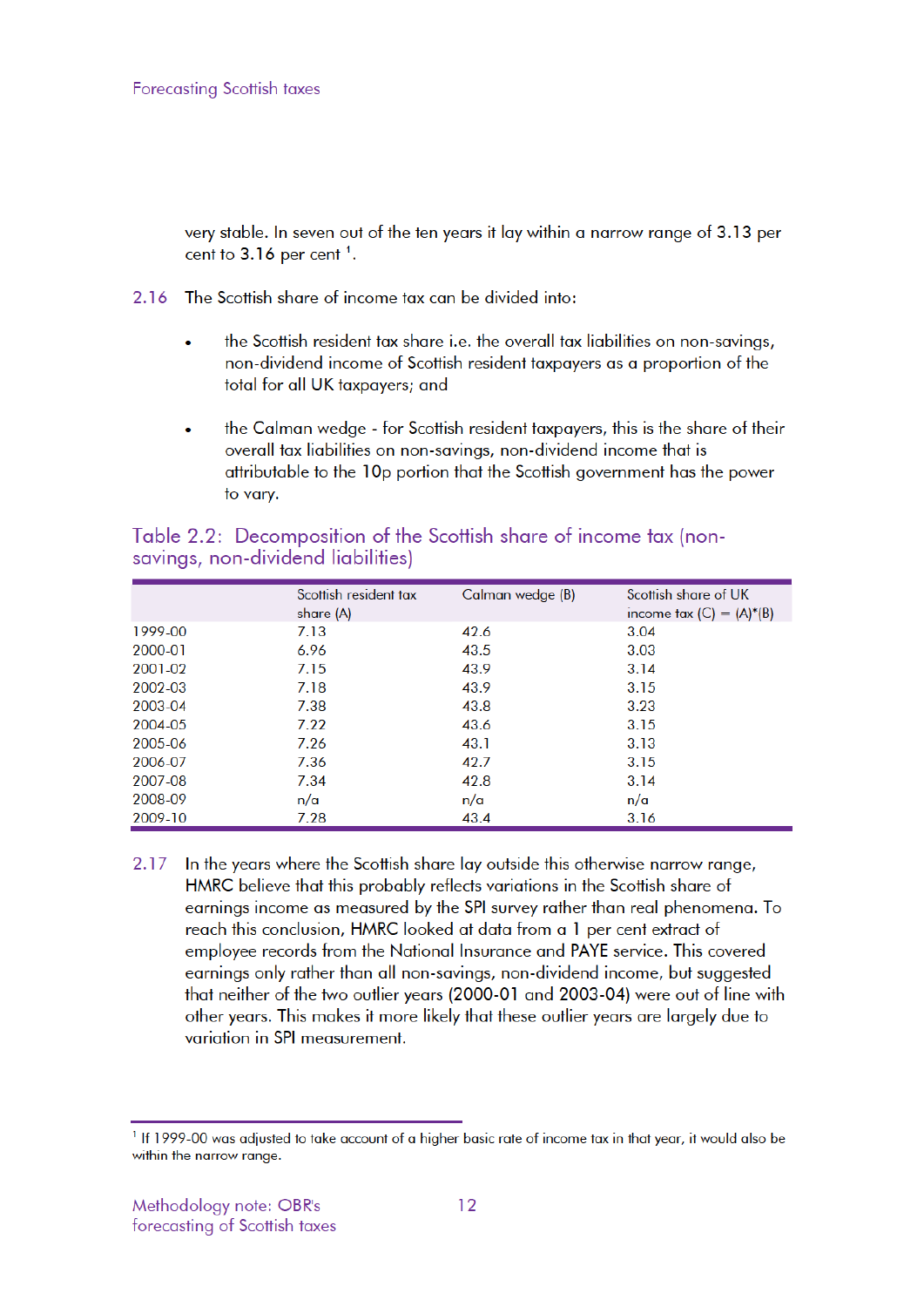- 2.18 While the Scottish share of income tax has been stable over the past decade, there are a number of factors that could affect the share. These include:
	- differential Scottish economic trends;
	- differential movements in the income distribution between Scotland and the UK; and
	- differential impacts of policy measures.
- 2.19 The share could be affected if there were Scottish-specific trends in the labour market. Employment grew more strongly in Scotland than in the UK as a whole in the years prior to the recession, although it has fallen more steeply since the downturn. HMRC have looked at the sensitivity of the share to differential growth in Scottish employment and average earnings growth. Table 2.3 provides estimates of the impact of the Scottish share of illustrative 1 percentage point increases in Scottish employment and average earnings, all else being equal.

#### Chart 2.1: LFS employment: Scotland and UK

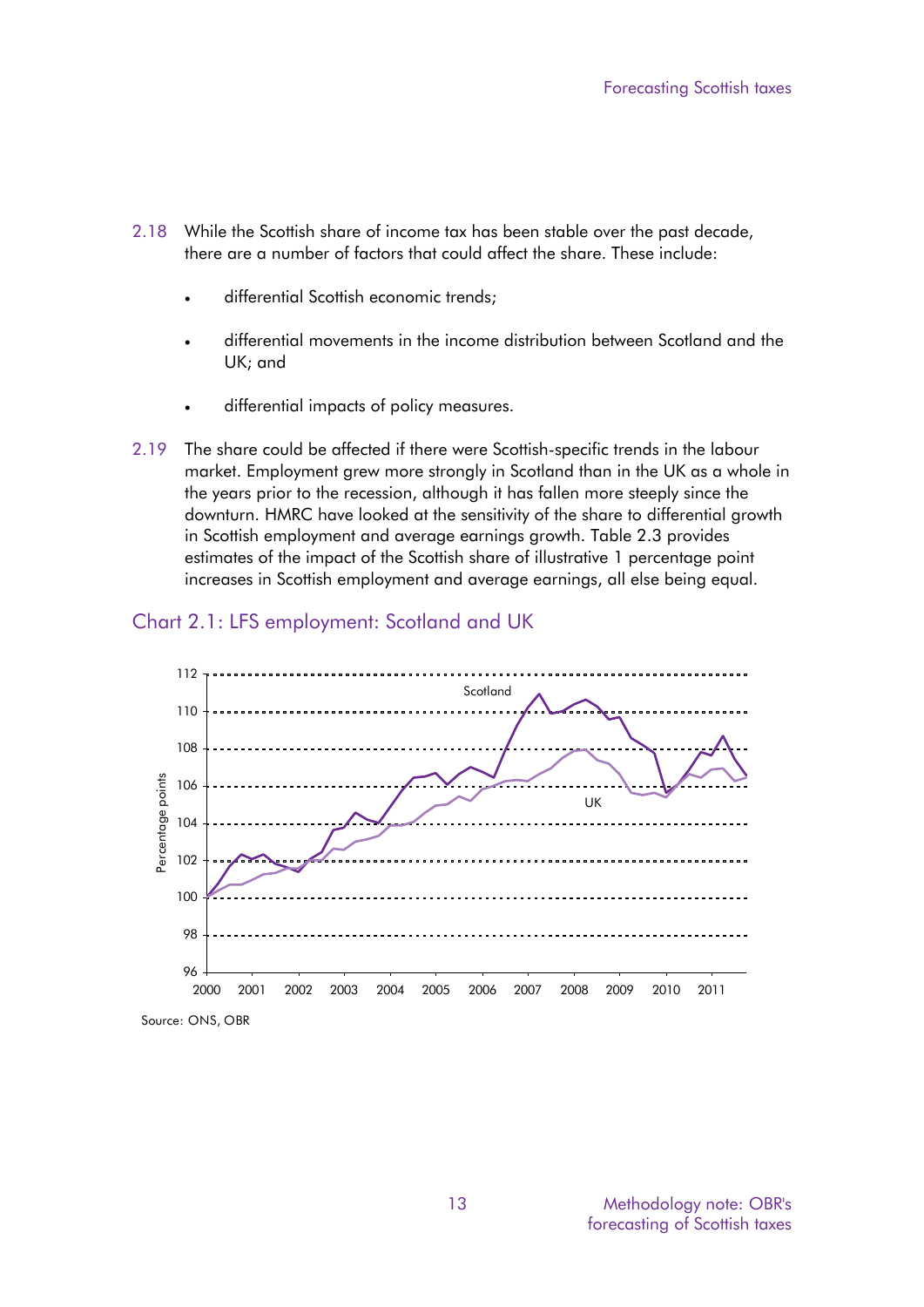|                                                       | Change in Scottish tax liabilities<br>$(Em)^1$ | Change in Scottish share of UK<br>income tax |
|-------------------------------------------------------|------------------------------------------------|----------------------------------------------|
| 1 percentage point increase in<br>Scottish employment | $+25$                                          | $+0.02$                                      |
| 1 percentage point increase in                        |                                                |                                              |
| Scottish average earnings                             | $+49$                                          | $+0.03$                                      |
| DTA 4<br>.                                            | 000030                                         |                                              |

## Table 2.3: Impact of changes in Scottish employment and average earnings on Scottish income tax share

Source: PTM model estimates for 2009-10

<sup>1</sup>10p component of liabilities on non-savings, non-dividend income

2.20 The share could be affected by differential movements in the income distribution between Scotland and the UK. More than half of income tax in the UK is collected from the top 10 per cent of income tax payers (covering the majority of higher rate taxpayers). Chart 2.2 shows that Scotland has a lower proportion of total taxpayer income generated from individuals with incomes over £50,000.

Chart 2.2: Scotland and the UK: Proportion of total taxpayer income by income bands



Source: HMRC, OBR

 $2.21$ The share could also be affected by the differential impact of income tax policy measures between Scotland and the UK. This is most likely if policies affected the top end of the income distribution given that Scotland has a lower proportion of higher and additional rate taxpayers than the rest of the UK. The stability of the Scottish income tax share between 2000-01 and 2009-10 is likely to have been helped by the fact that in many years tax allowances and limits were raised in line

Methodology note: OBR's forecasting of Scottish taxes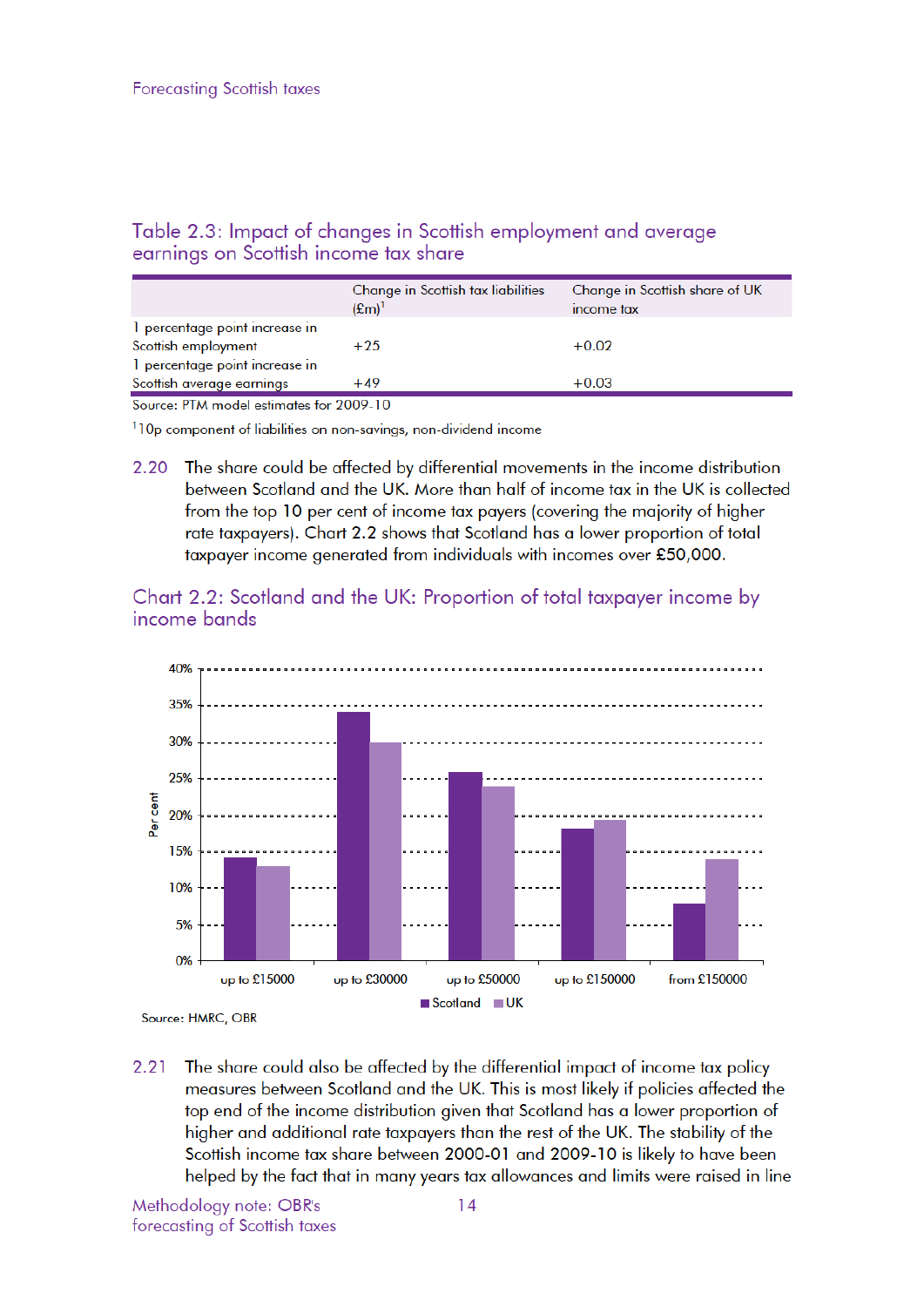with inflation. The main income tax policy changes over this period which affected receipts during these years were in Budget 2007 (which removed the starting rate for non-savings income and reduced the basic rate by 2p) and the May 2008 decision on the over-indexation of personal allowances.

2.22 An analysis of the effect of these policy changes on the Scottish share indicated that they would have had only a marginal downward effect on the share, probably reflecting that these measures primarily affected basic rate taxpayers. Since 2009-10, a number of policies such as the introduction of the 50p additional rate of income tax for incomes over £150,000, the withdrawal of personal allowances above £100,000 and freezes in the basic rate limits have come into effect. Given that these policies will affect the top end of the income distribution, it is more likely that these will affect the Scottish share.

## Proposed Forecasting Methodology

- 2.23 The UK forecast is generated from separate PAYE and self assessment models. PAYE income tax receipts are projected forward from the last full-year receipts figure. The forecast is generated by applying year-on-year growth due to a number of factors to this baseline, with growth in wages and salaries being the key driver. Wages and salaries can be decomposed into earnings and employment growth.
- 2.24 The PTM model then provides forecasts of marginal tax rates taking account of reliefs and tax allowances. It also estimates the annual cost of indexation of tax thresholds. The forecasting model then applies the marginal tax rate to earnings growth and the average tax rate to employment growth to estimate the increase in PAYE from the base year. This increase is reduced by the expected effect from the indexation of tax thresholds. Changes in receipts due to Budget measures and other off-model factors are then applied to the forecast.
- 2.25 The self assessment forecast for the UK is compiled on a liabilities basis. Information from tax returns is used to model the streams of income within SA (e.g. self employment income, savings income, dividend receipts). Over the forecast period these are each grown in line with a suitable determinant from the OBR forecast. Average effective tax rates are projected using regression relationships and applied to income forecasts. Changes to the tax system are factored in as adjustments to the forecast.
- 2.26 Given the stability of the Scottish income tax share, we propose generating the forecast by projecting forward the latest outturn for the Scottish share. Scottish income tax would be calculated as the Scottish share of UK non-savings, nondividend income tax liabilities.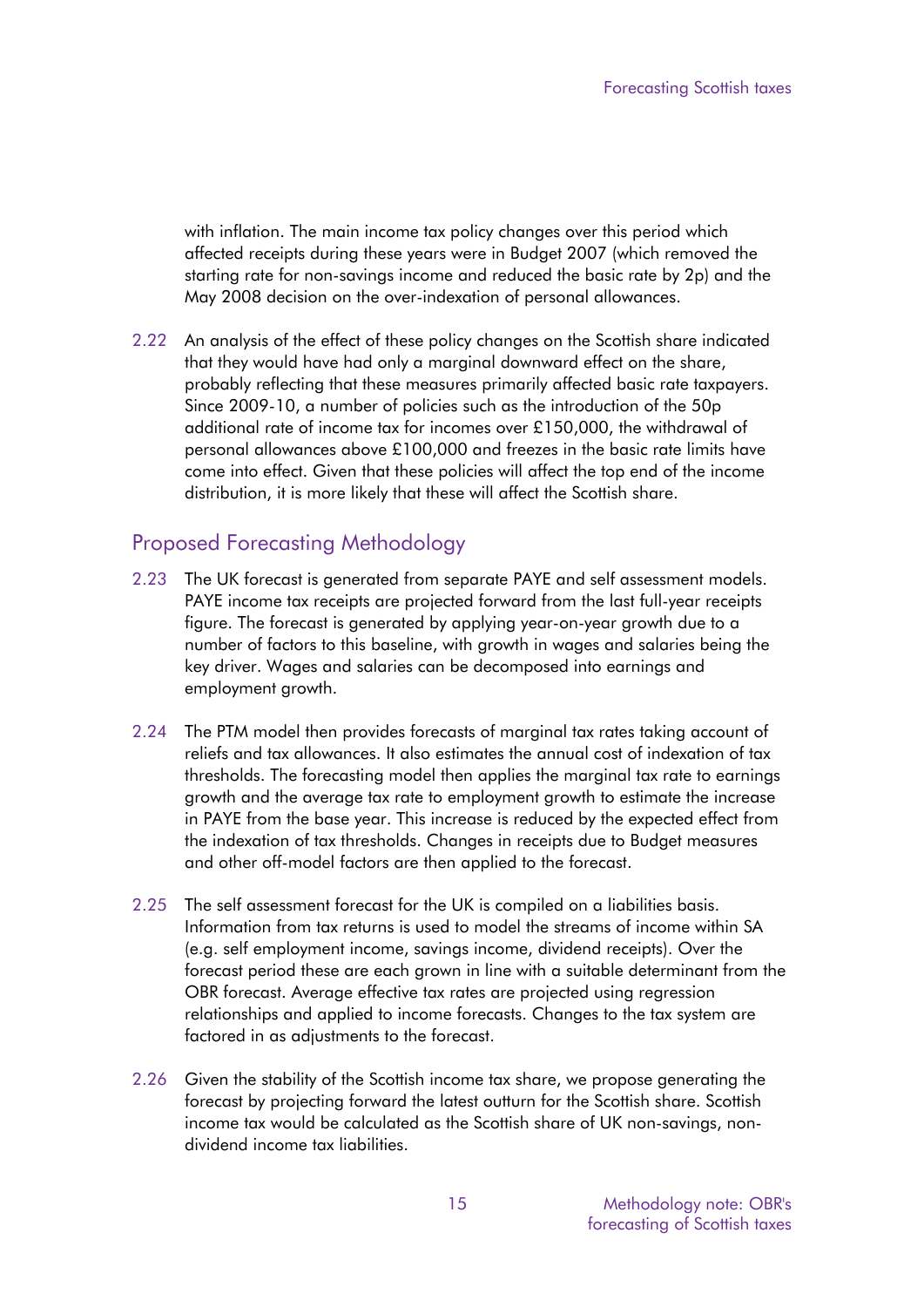- 2.27 To facilitate the transparency of this calculation, we intend to publish a UK forecast for non-savings, non-dividend liabilities and show how it is generated from the headline measures of income tax included in our main receipts table in the EFO.
- 2.28 With a SPI-based outturn only available with a long lag, we would allow for the effect of income tax policy measures coming into effect after this outturn. So for Budget 2012, we would assess whether policies introduced in 2010-11 and 2011-12 and already announced policy measures coming into effect in 2012-13 and 2013-14 would affect the Scottish share in those and future years and then use this adjusted share. We would also need to add on the impact from any measures announced at Budget 2012.
- 2.29 We will publish forecasts for Scottish income tax over a five-year forecast horizon (i.e. up to 2016-17) in Budget 2012. Prior to a decision on the new Scottish income tax rate for the 2016-17 tax year, the forecast assumes that a 10p Scottish rate would be levied. This would leave rates unchanged compared with the rest of the UK. Once a decision on the Scottish rate has been made, this would be incorporated into the forecast.

# **Stamp Duty Land Tax**

## Scottish share of SDLT Receipts

2.30 The Scottish share of UK SDLT receipts is based on actual outturns from HMRC data<sup>2</sup>. Table 2.4 shows the share of receipts from 2005-06 to 2010-11. The share has varied between 3.8 per cent and 6.7 per cent over the past six years. With the average property price in Scotland below the UK average and with just over three quarters of the UK yield coming from properties over £250,000, the Scottish share of SDLT receipts is below the Scottish share of UK GDP.

<sup>2</sup> http://www.hmrc.gov.uk/stats/stamp duty/menu.htm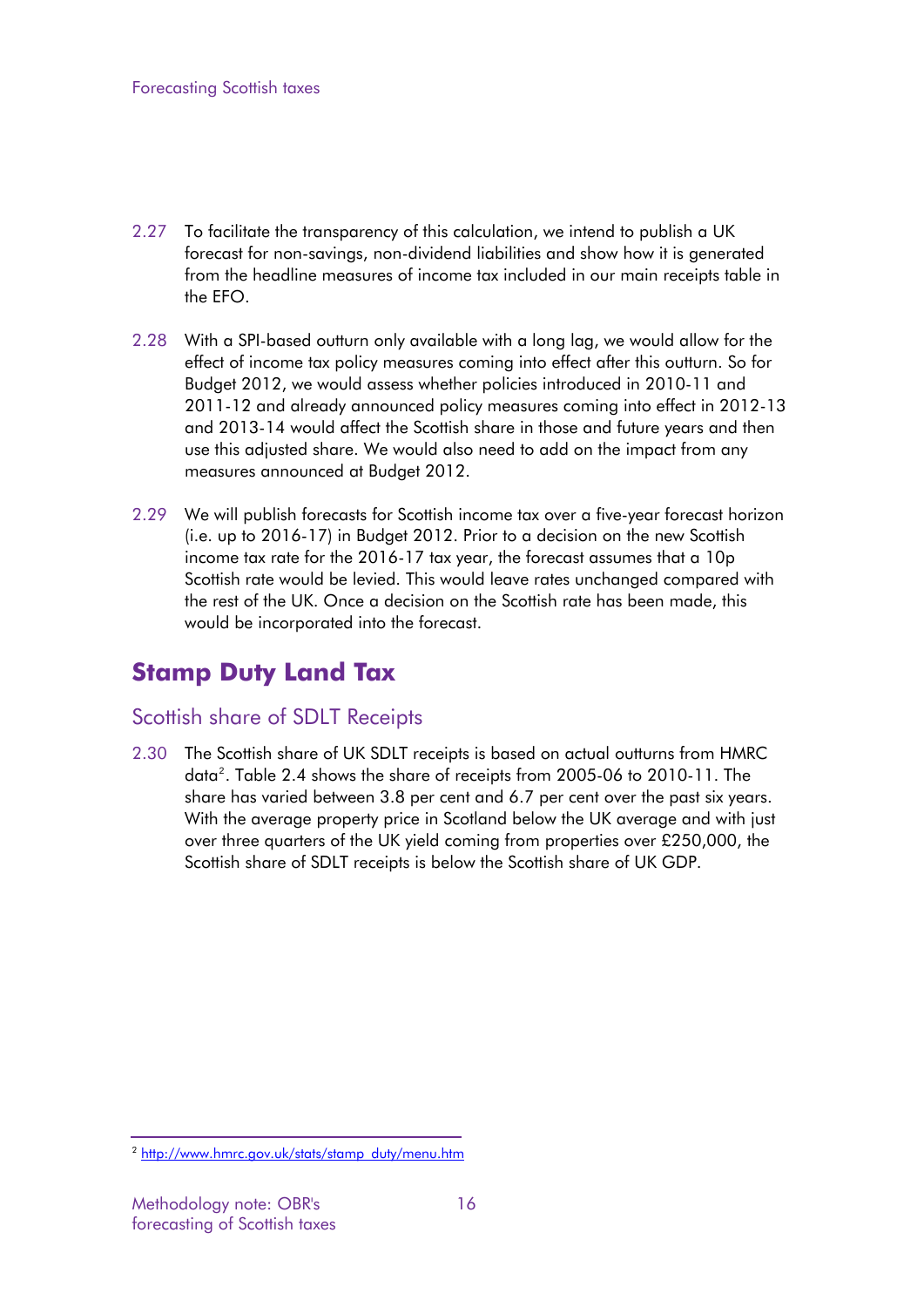|                             | 2005-06 | 2006-07 | 2007-08 | 2008-09 | 2009-10 | 2010-11 |
|-----------------------------|---------|---------|---------|---------|---------|---------|
| <b>Total SDLT</b>           |         |         |         |         |         |         |
| $£$ million                 | 285     | 430     | 565     | 320     | 250     | 330     |
| Share                       | 3.8%    | 4.5%    | 5.7%    | 6.7%    | 5.1%    | 5.5%    |
| <b>Residential SDLT</b>     |         |         |         |         |         |         |
| $E$ million                 | 185     | 265     | 340     | 185     | 135     | 165     |
| Share                       | 4.0%    | 4.2%    | 5.1%    | 6.3%    | 4.1%    | 4.1%    |
| <b>Non-Residential SDLT</b> |         |         |         |         |         |         |
| $E$ million                 | 100     | 165     | 225     | 135     | 115     | 165     |
| Share                       | 3.5%    | 5.1%    | $6.9\%$ | 7.3%    | 7.2%    | 8.6%    |

#### Table 2.4: Scottish share of Stamp duty land tax

2.31 Changes in the Scottish share of residential SDLT receipts are likely to reflect Scottish-specific trends in property prices and transactions. It could also reflect the structure of SDLT. With property purchasers paying a higher tax rate on the whole property price when they move through a threshold, SDLT receipts can be significantly affected by changes in the proportion of purchasers paying at particular rates.

#### Chart 2.3: Scotland and UK house price growth



Charts 2.3 and 2.4 compare Scotland and UK-wide trends in house prices and 2.32 residential transactions in recent years. It is clear that the trends are highly correlated, which is unsurprising given similarities in credit conditions and the availability of mortgage finance. However, the rise in the share of Scottish residential SDLT up to 2008-09, and the subsequent fall are broadly consistent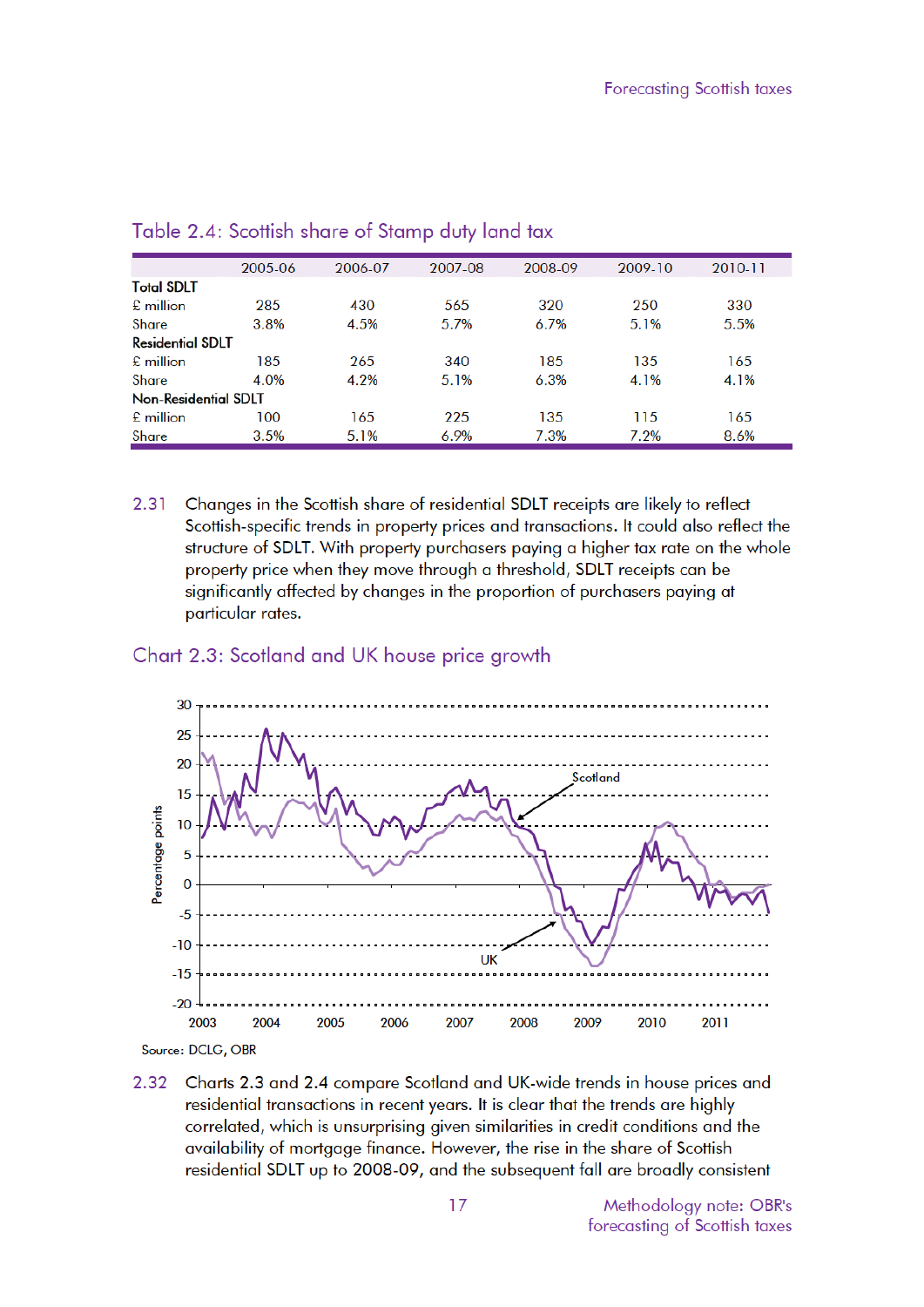with Scottish house price inflation outpacing UK-wide house price inflation prior to the downturn. The recent fall in the share could also reflect the fact that recent measures to help purchasers of lower-priced property may have had a bigger effect in Scotland than UK-wide. A stamp duty holiday for properties under £175,000 was in place between September 2008 and December 2009, while first-time buyers were exempt from SDLT if purchasing a property for less than £250,000 between March 2010 and March 2012.

Chart 2.4: Scotland and UK residential property transactions



2.33 The Scottish share of non-residential SDLT (primarily commercial property) has shown an upward trend in recent years. Chart 2.5 shows that this trend largely reflects the fact that the average price for commercial properties sold in Scotland relative to the UK-wide average commercial property price has risen. There is likely to be volatility between years in the share since the mix of transactions is likely to change between years. Scottish non-residential transactions were just 10 per cent of the number of residential transactions in 2010-11.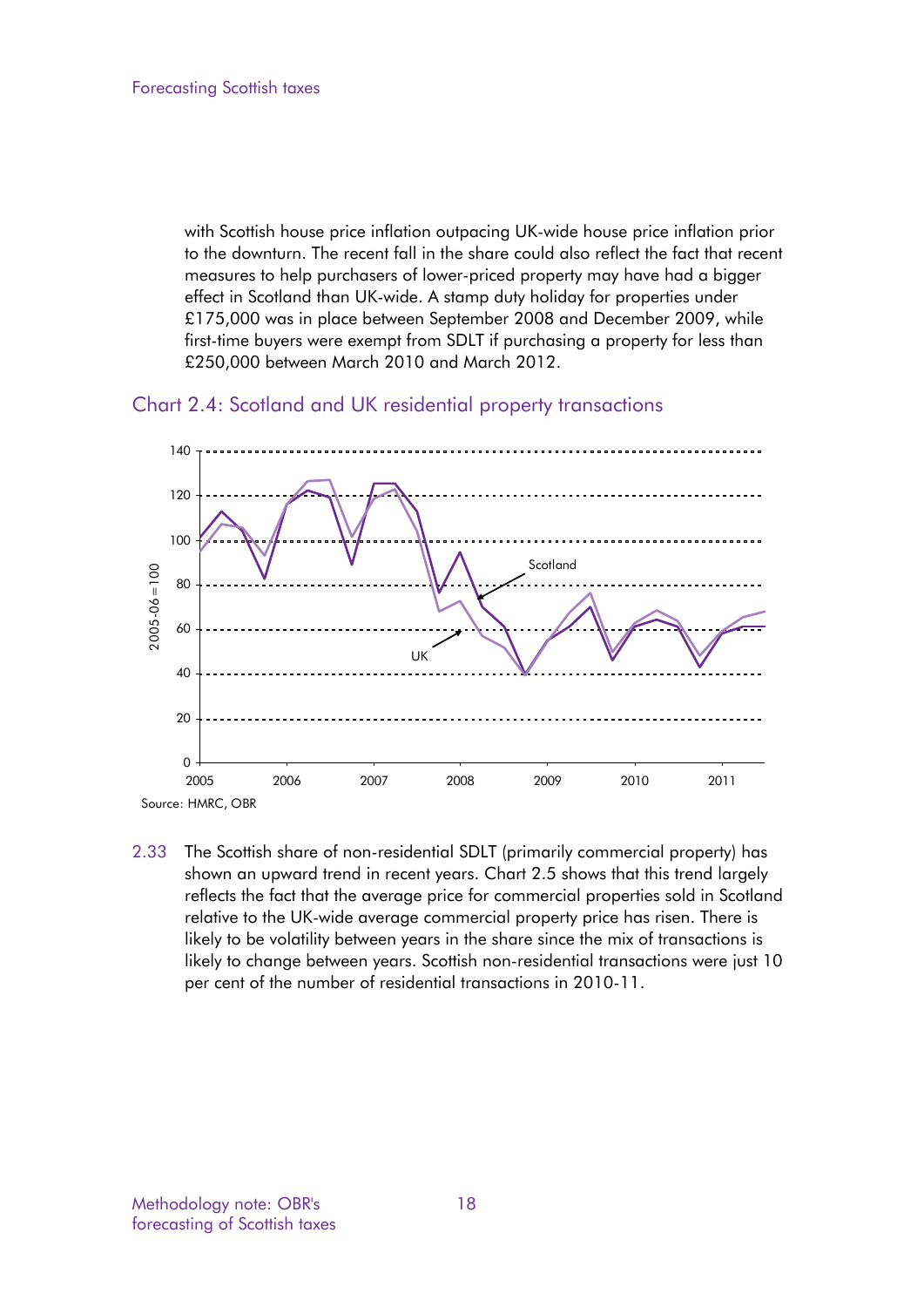

Chart 2.5: Scottish commercial property prices relative to UK-wide prices

Source: HMRC, OBR

### Proposed Forecasting Methodology

- 2.34 The forecast for UK SDLT uses a micro-simulation model that has detailed data on individual transactions for a given year. These individual transactions are projected forward by OBR forecasts of residential and commercial property prices and volumes. We are currently considering whether to move to a simpler econometric model that links SDLT receipts to prices and transactions.
- 2.35 We considered two potential forecasting methodologies for projecting Scottish SDLT receipts.
	- assuming a constant share of UK SDLT. This could either use the most recent outturn share or an average of the past three years; and
	- relating Scottish SDLT to UK-wide determinants of residential and commercial prices and transactions via an econometric model. For residential prices and transactions there is a strong correlation between UK and Scottish outturns.
- 2.36 Given the variability of the Scottish share of SDLT receipts, an econometric model would seem an attractive option. However quarterly data on Scottish SDLT is only available from 2005 and so the regression would only pick up the relationship between Scottish SDLT and the determinants over that period. Higher average house prices for the UK than for Scotland suggest that over a long time scale,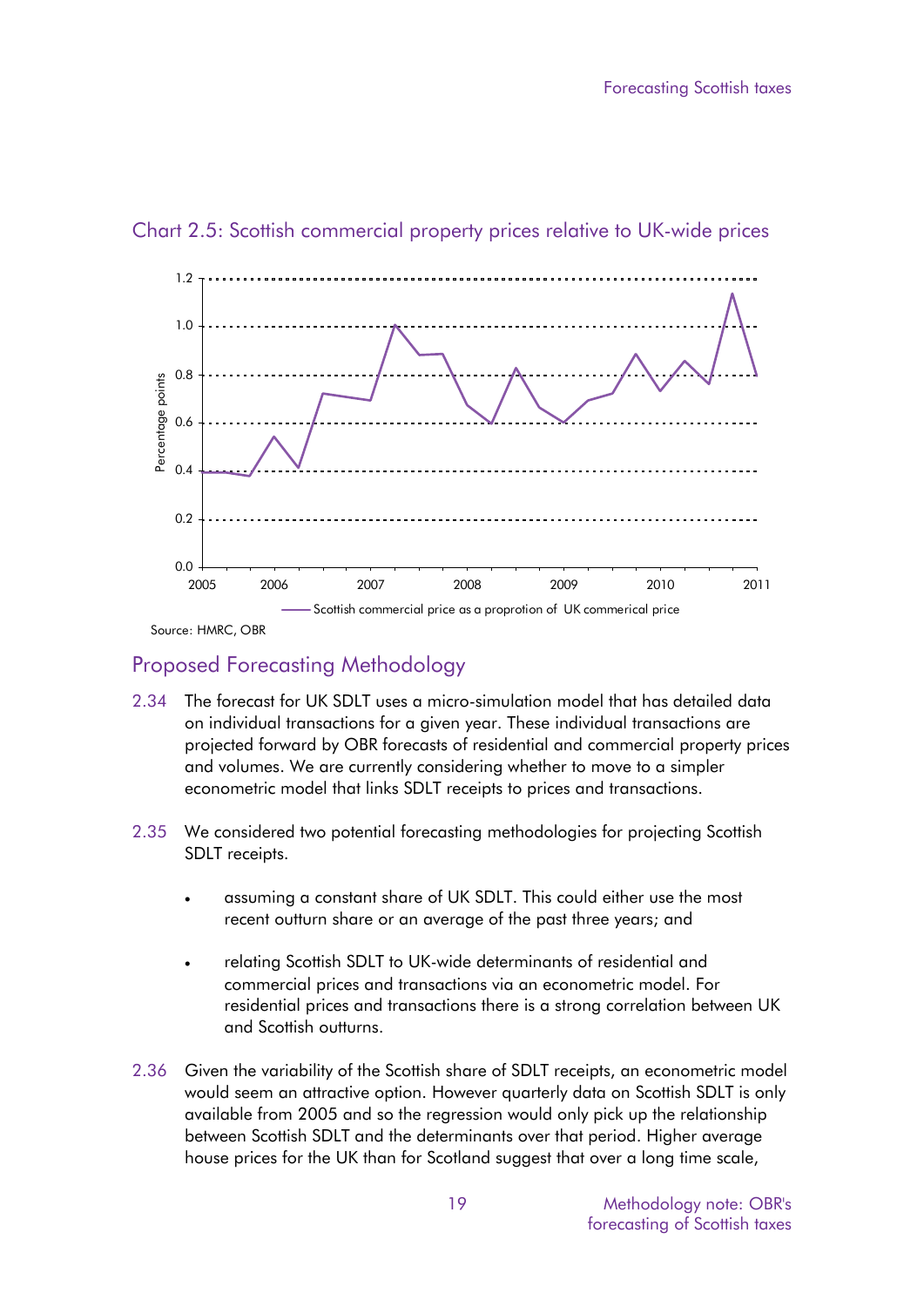Scottish prices have grown more slowly than prices UK-wide. However, over the period from 2005, Scottish house prices grew faster than UK-wide house prices.

- 2.37 Concerns about the representativeness of the sample period mean that we have decided to adopt an assumption of a constant share of overall UK SDLT receipts. For residential SDLT, we propose to use the latest outturn share and project this forwards. For non-residential SDLT, we propose to use a three-year average of the Scottish share and project this forward. A three-year average share should lessen the risk of an error resulting from volatility due to changes in the mix of transactions between years.
- As with Scottish income tax, we propose to use this to generate a pre-measures 2.38 forecast. We would then add on the Scottish element of policy measures.
- 2.39 We will publish forecasts for Scottish SDLT over a five-vear forecast horizon (i.e. up to 2016-17) in Budget 2012. This implicitly assumes that the current system of SDLT would remain after the tax is entirely devolved to Scotland in April 2015. We would clearly need to look again at how to forecast SDLT in the event that the Scottish Parliament changed the tax.

# **Landfill Tax**

### Scottish share of Landfill Tax

- 2.40 Landfill tax is a tax on the disposal of waste. The intention of the tax is to encourage waste producers to produce less waste, for example by improving recycling rates. Two rates of landfill tax are applied depending on the type of waste. Landfill tax collected £1.1 billion in the UK in 2010-11.
- $2.41$ There is no directly available data on the Scottish share of landfill tax, since landfill operators send in returns that covers sites throughout the UK. The Scottish share is calculated from data on the quantity of waste sent to landfill in Scotland available from the Scottish Environmental Protection Agency. This is compared with a UK estimate based on separate data for England, Wales, Scotland and Northern Ireland. The Scottish share of landfill tax was broadly flat between 2006-07 and 2010-11.

| 2006-07<br>2007-08      | 2008-09 | 2009-10 | 2010-11 |
|-------------------------|---------|---------|---------|
|                         |         |         |         |
| $£$ million<br>90<br>78 |         | 85      | 99      |
| Share<br>9.5<br>0.0     | 9.5     | 9.0     | 9.0     |

#### Table 2.5: Scottish Share of Landfill tax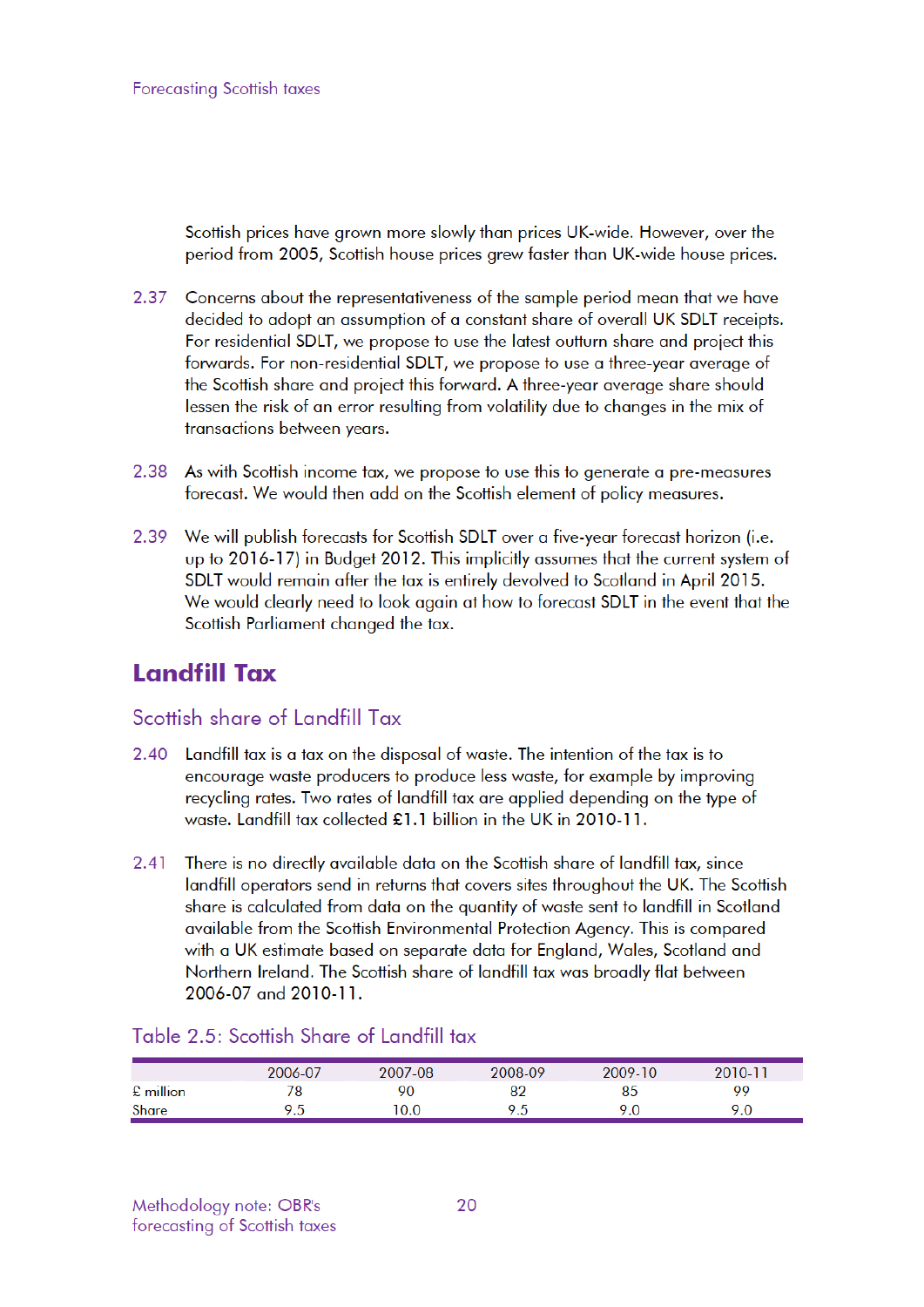# Proposed Forecasting Methodology

- 2.42 The UK forecast is projected using a forecast for the tonnage of landfill tax. This is then multiplied by the appropriate tax rate. The forecast for the tax base is generated from separate Department of Food, Environment and Rural Affairs (DEFRA) projections of landfilled municipal solid waste and commercial and industrial waste. The amount of municipal waste going into landfill is determined by comparing the cost of alternative waste treatment options. The models are for England so are scaled up to get an UK figure. The split between the two rates is based on historical trends. The tax rates are assumed to be uprated in line with inflation in the absence of announced policy.
- 2.43 The UK forecast allows for an adjustment related to the Landfill Communities Fund. Landfill operators are permitted to pay up to a certain percentage of their tax liability to help fund improvements in the environment in the vicinity of landfill sites.
- 2.44 We have decided to adopt an assumption of a constant Scottish share of landfill tax based on an average of the last three years. We would then add on the Scottish element of landfill tax policy measures.
- 2.45 We will produce forecasts for landfill tax over a five-year horizon (i.e. up to 2016- 17) in Budget 2012. As with SDLT, the landfill tax forecast implicitly assumes that the current tax regime would remain after the tax is entirely devolved to Scotland in April 2015. We would look again at how to forecast landfill tax if the Scottish Parliament made changes to the tax.

# **Aggregates Levy**

## Scottish share of Aggregates Levy

- 2.46 The aggregates levy is a tax on the commercial exploitation of rock, sand and gravel. The tax is designed to address the environmental impact of extracting aggregates and to encourage the use of alternative materials. It is charged at a flat rate per tonne. The aggregates levy for the whole of the UK collected £292 million in 2010-11.
- 2.47 There is no directly available data on Scottish receipts from the aggregates levy since operators' returns to HMRC cover sites all around the UK. The Scottish share thus uses data from the UK Minerals Yearbook to estimate the proportion of aggregates production that takes place in Scotland.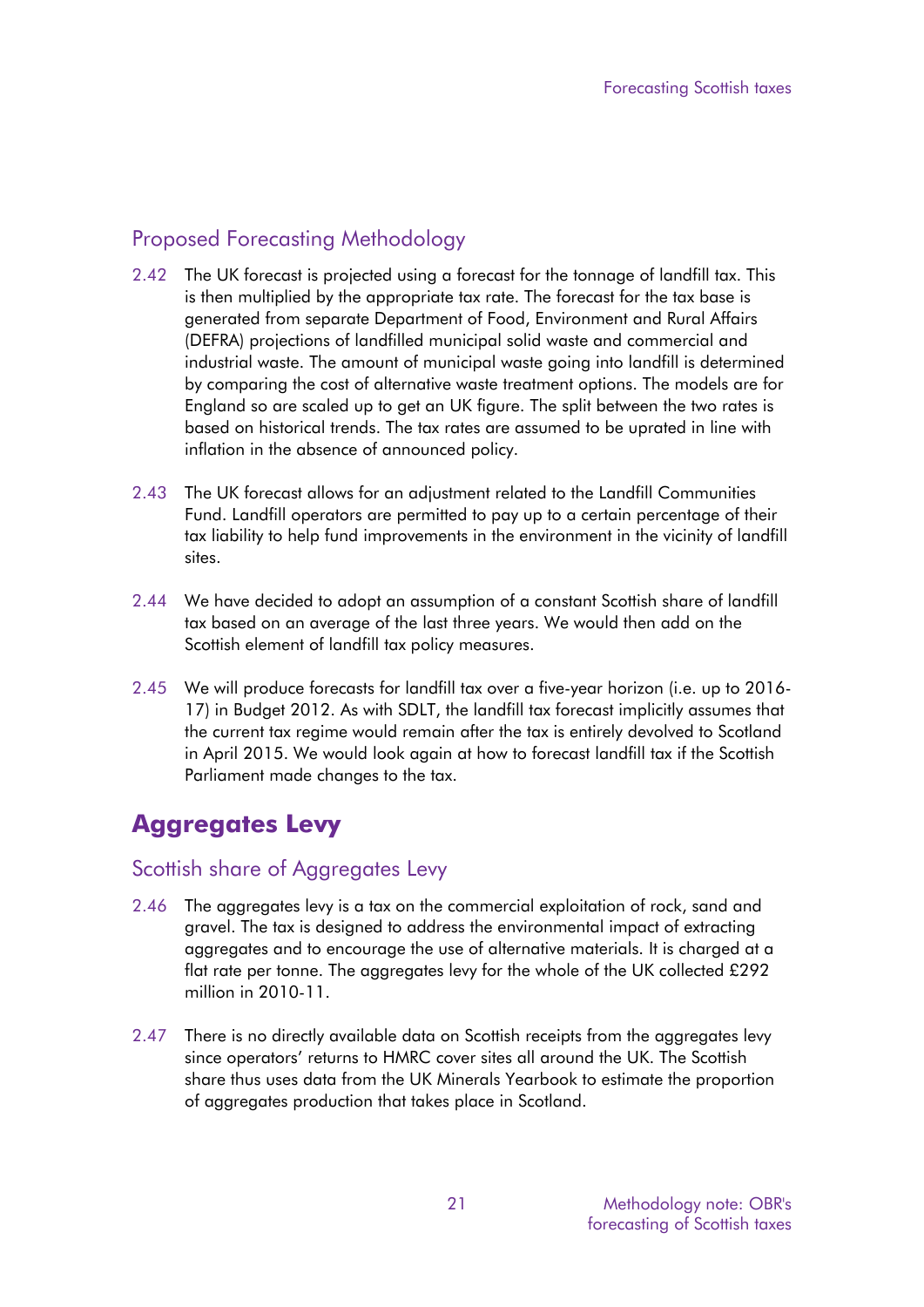|                            | 2006-07 | 2007-08 | 2008-09 | 2009-10 |
|----------------------------|---------|---------|---------|---------|
| $\mathbf{\pounds}$ million | 45      | 52      | 48      | 46      |
| Share                      | 4.0%    | 15.4%   | 15.1%   | 16.6%   |

#### Table 2.6: Scottish Share of the Aggregates Levy

# **Proposed Forecasting Methodology**

- 2.48 The UK forecast is generated from a projection of the tax base multiplied by the tax rate. An econometric model relates the sales of primary aggregates to construction industry growth and GDP. The model also allows for the usage of recycled aggregates to increase over time and substitute for the extraction of primary aggregates. The tax rate is assumed to be uprated in line with inflation in the absence of announced policy.
- 2.49 We propose assuming a constant Scottish share of UK aggregates levy, based on an average of the last three years. There has been a slight upward trend in the Scottish share since 2006-07, particularly in 2009-10. We will look again at the constant share assumption, depending on whether the rise in the Scottish share is maintained in more recent outturns.
- 2.50 With a sizeable lag in information on Scottish aggregates production, we would project forward from the latest outturn. We would then add on the Scottish element of policy measures.
- 2.51 We will publish forecasts over a five year horizon (i.e. up to 2016-17) in Budget 2012. If aggregates levy is devolved in the future and the tax regime was changed, we would look again at the forecasting methodology.